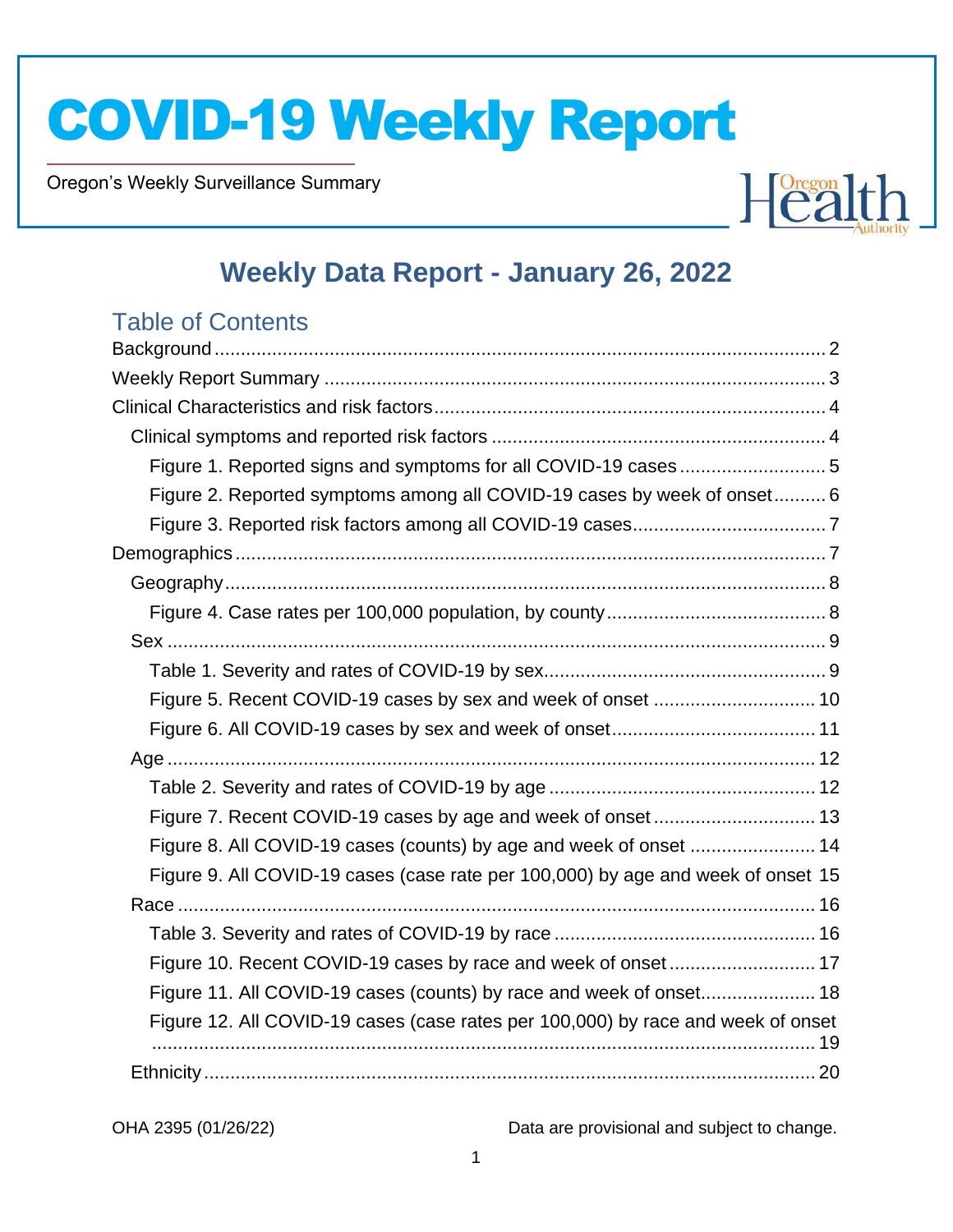Oregon's Weekly Surveillance Summary

Novel Coronavirus (COVID-19)



| Figure 14. All COVID-19 cases (counts) by ethnicity and week of onset  22            |  |
|--------------------------------------------------------------------------------------|--|
| Figure 15. All COVID-19 cases (case rates per 100,000) by ethnicity and week of      |  |
|                                                                                      |  |
| Table 5. Ratio of age-adjusted rates for cases, hospitalizations, and deaths by race |  |
| Table 6. Ratio of age-adjusted rates for cases, hospitalizations, and deaths by      |  |
|                                                                                      |  |
|                                                                                      |  |
|                                                                                      |  |
|                                                                                      |  |

### **Background**

COVID-19 Weekly Report data will be finalized every Sunday at 11 p.m. PST, and the report will be published on Wednesday. Please note that the data reported here are continually being updated. For daily up-to-date information, visit the OHA COVID-19 web page: https://govstatus.egov.com/OR-OHA-COVID-19.

As of 11 p.m. Sunday, January 23, there have been 590,270 cases of COVID-19 reported to the Oregon Health Authority. Of these, 18,106 (3.1%) are "presumptive" cases. This includes people with COVID-19-like symptoms and close contact with a confirmed case, but who did not have a confirmatory laboratory test, and people that self-report at-home tests to public health. Though not confirmed, presumptive cases are highly likely to have COVID-19, given their specific symptoms and known exposure or at-home positive test. If a case later tests positive at a lab, that case will be recategorized as confirmed. If a case tests positive at home, the case will remain presumptive.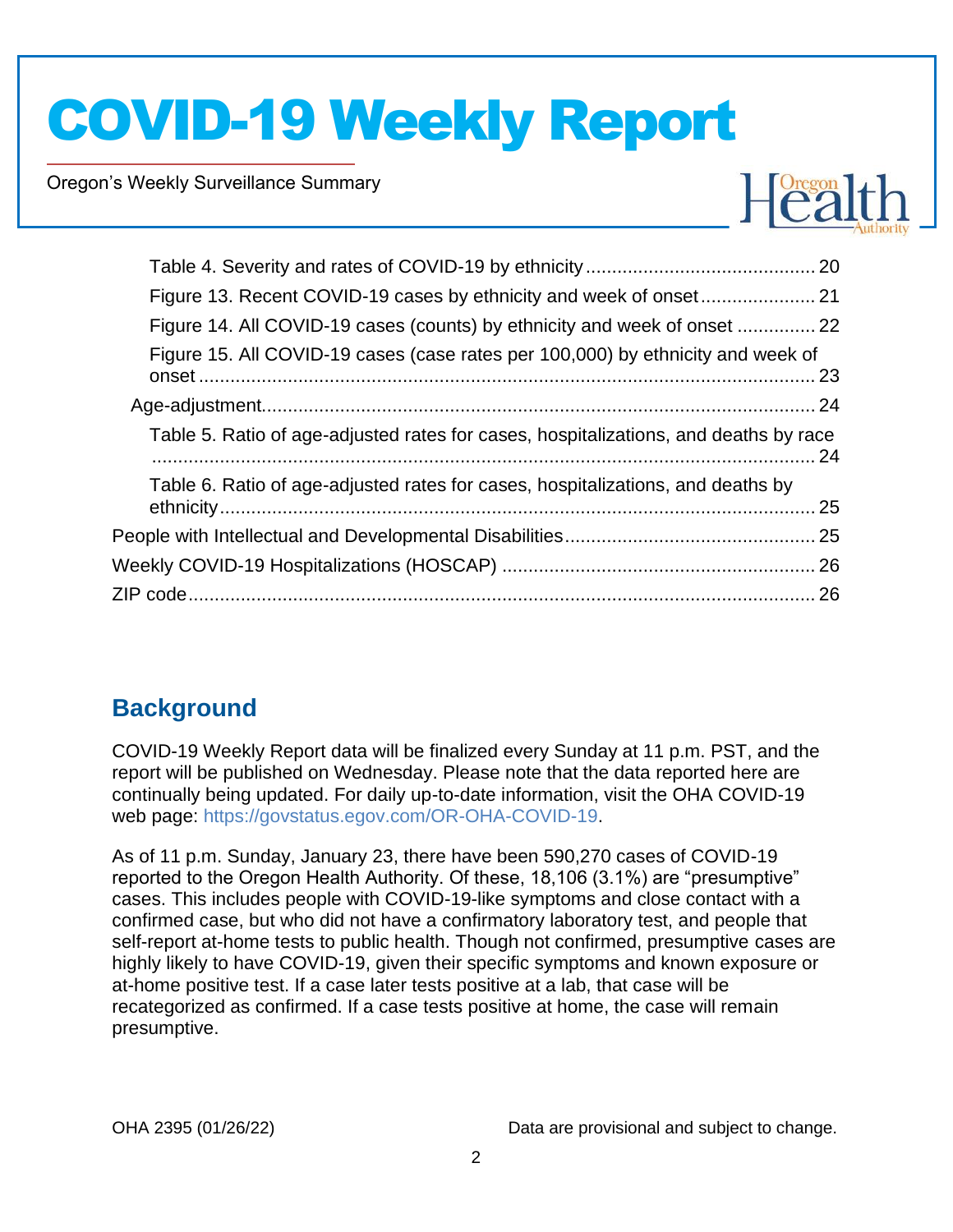Oregon's Weekly Surveillance Summary

Novel Coronavirus (COVID-19)



These data represent a snapshot of COVID-19 risk factors and clinical and demographic characteristics of cases, and they include data on cases with pending investigations. Not all cases have been interviewed at the time of this report. It is important to note that as of 1/11/2022, case investigation and contact tracing operations have been modified to prioritize outbreaks in high-consequence settings, such as healthcare, congregate care (e.g., nursing homes), corrections and settings related to our food chain. Public health is no longer calling all cases to attempt interview to assess symptoms and risks. The data shown in this report come from Oregon's electronic disease surveillance system for reportable diseases.

During the week of January 16–January 22<sup>1</sup> 288,882 tests for COVID-19 were performed on Oregonians; of these,  $24.5\%$  had a positive result.<sup>2</sup> This figure represents a "test-based" method, whereby all electronic lab reports received by OHA are used to calculate percent positivity.<sup>3</sup> Detailed tables of the number of tests and percent positivity can be found online at

https://public.tableau.com/profile/oregon.health.authority.covid.19#!/vizhome/OregonHe althAuthorityCOVID-19DataDashboard/OregonsCOVID-19ELRsbyCounty.

*Errata: Due to a technical issue, a previously posted version of this weekly report had excluded some cases. This version of the report corrects this error and updates all figures and tables.*

### **Weekly Report Summary**

During Monday, January 17, through Sunday, January 23, 2022, OHA logged 56,040 new cases of COVID-19 infection—similar to the previous week. Reported test results declined 9.9%, but test positivity rose from 22% to 24.5%. Since December 19—when Omicron has dominated—somewhat higher percentages of cases have been reported among persons <40 years of age than were reported up to that date (63% and 56%, respectively), while the proportion among older age groups has declined. About 13% of Oregonians are Hispanic. Among reported cases with known ethnicity during July 5–

 $<sup>1</sup>$  This date range aligns with CDC's "MMWR week."</sup>

<sup>2</sup> Does not include antibody (serology) tests.

<sup>3</sup> www.cdc.gov/coronavirus/2019-ncov/lab/resources/calculating-percent-positivity.html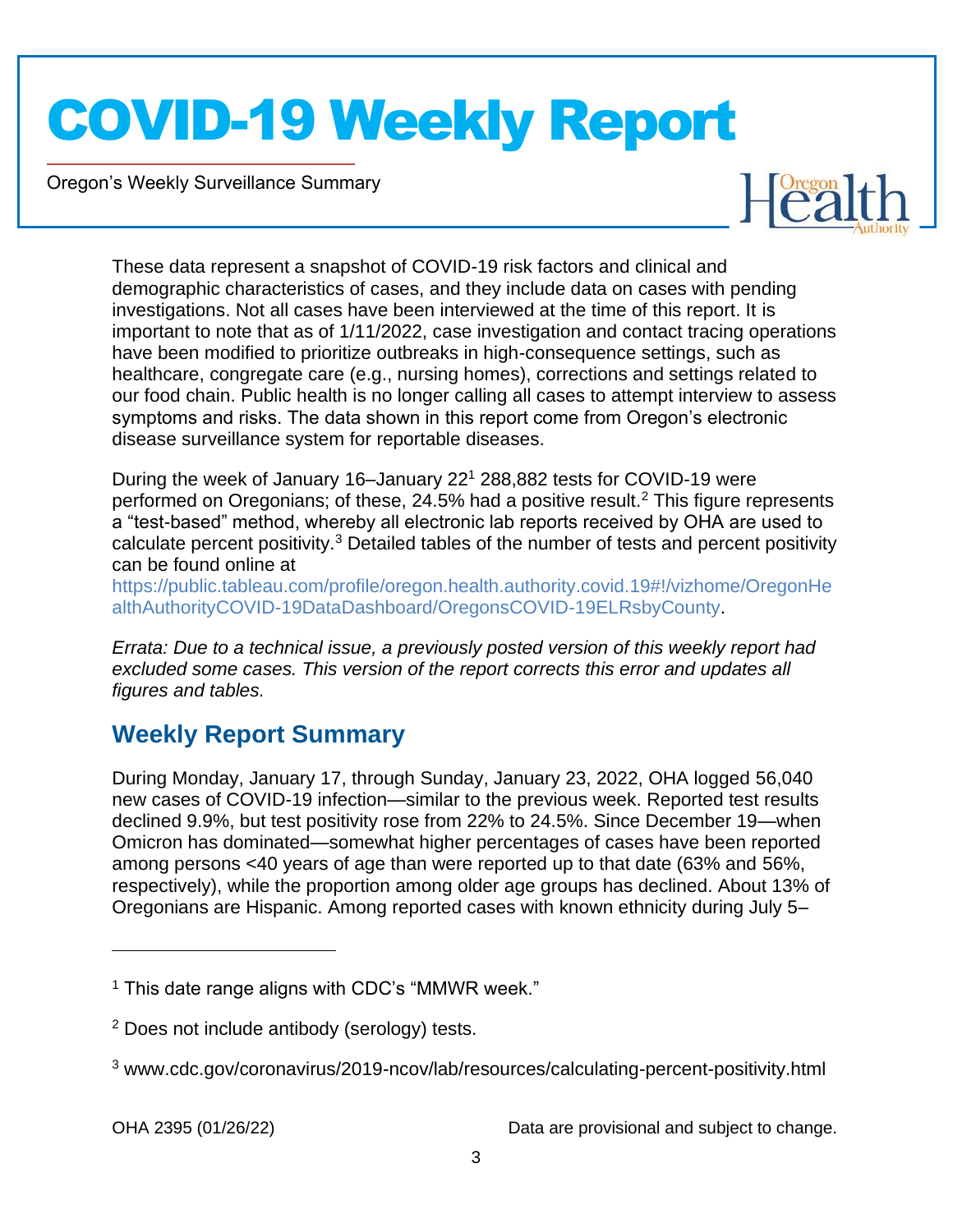Oregon's Weekly Surveillance Summary

Novel Coronavirus (COVID-19)



December 19 (when Delta was preponderant), Hispanics accounted for 15% of reported cases. Since that date, they have accounted for 19%.

Six hundred forty-nine Oregonians were hospitalized in association with COVID-19 this week—a 12% increase over the previous week's figure and the highest number since 1,028 were hospitalized during the peak week of the Delta surge (August 30– September 5, 2021). COVID-19-associated deaths fell to 60 this week from 114 the previous week. Of the 590,270 cases reported in Oregon to date, 23,988 (4.1%) have been hospitalized, and 5,953 (1.0%) have died. COVID-19-associated deaths remain rare among the young: over the past 4 months none have been reported in persons <20 years old. Data on mortality in Oregon, including deaths associated with COVID-19, are available at https://public.tableau.com/profile/oha.center.for.health.statistics.

#### Additional data are available at

https://public.tableau.com/profile/oregon.health.authority.covid.19#!/vizhome/OregonCO VID-19CaseDemographicsandDiseaseSeverityStatewide/DemographicData.

### **Clinical Characteristics and risk factors**

This section of the report describes the epidemiology of Oregon's COVID-19 cases, including common symptoms experienced by COVID-19 cases, and demographic breakdowns for sex, age, race, and ethnicity. Indicators of disease severity, specifically hospitalizations and deaths, are included in the tables.

#### **Clinical symptoms and reported risk factors**

Figure 1 provides information on signs and symptoms from all COVID-19 cases. Of 590,270 cases, 226,769 (38.4%) reported having signs and symptoms of COVID-19. The most commonly reported symptoms are cough (n=122,949, 20.8%) and headache (n=96,993, 16.4%). Figure 2 provides information on the percentage of COVID-19 cases that report symptoms over time. Figure 3 provides information on risk factors from all COVID-19 cases. The most common risk factors are having contact with a known COVID-19 case prior to symptom onset (n=171,540, 29.1%) and having underlying medical conditions (n=427,217, 72.4%). Note that a person may report more than one sign/symptom or risk factor. Where displayed by week in this report, case data are categorized by week of reported symptom onset, not by date of case report. This results in reduced numbers in the most recent week or more due to reporting lags.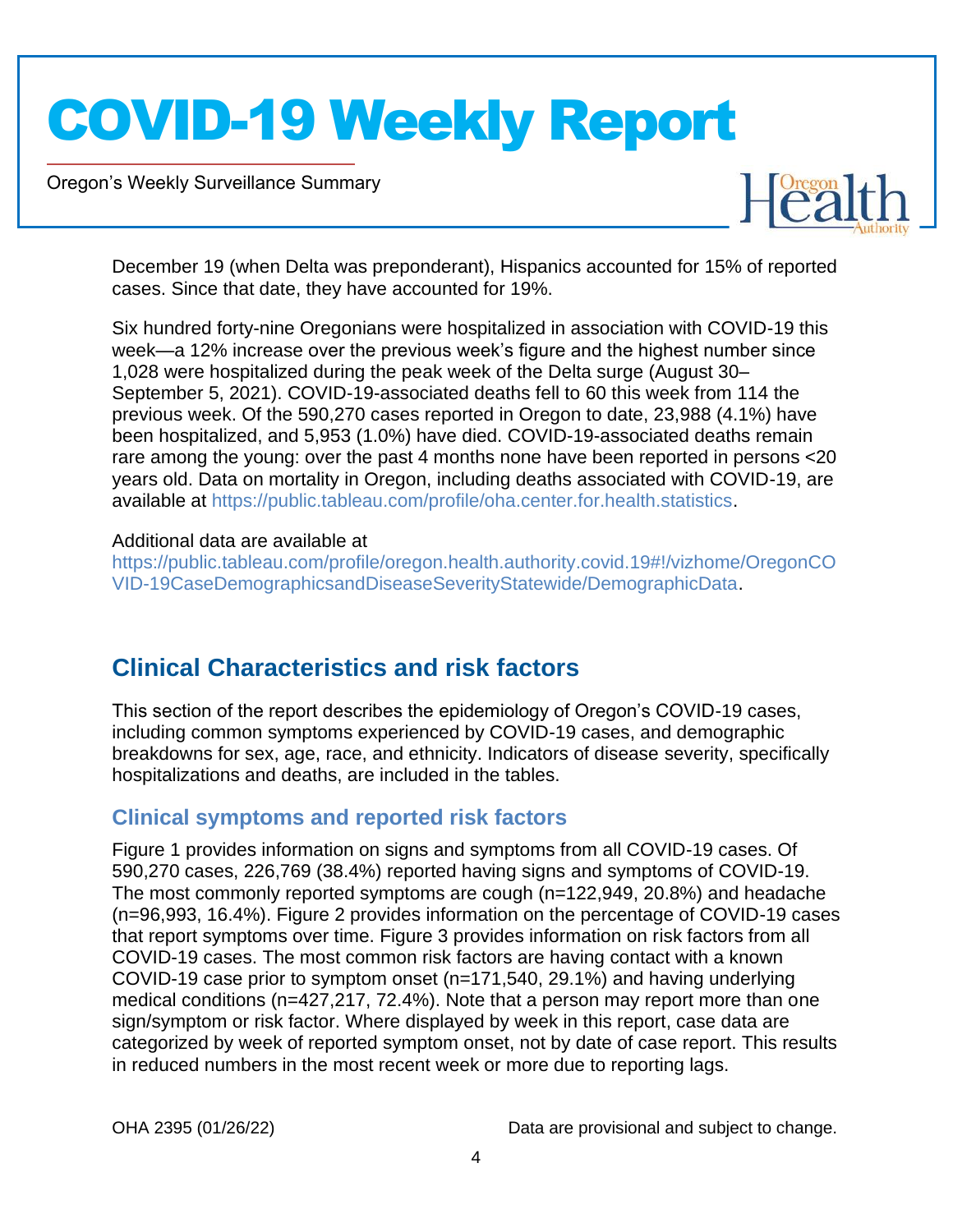Oregon's Weekly Surveillance Summary

Novel Coronavirus (COVID-19)



#### **Figure 1. Reported signs and symptoms for all COVID-19 cases**

| Any symptoms-             |      | 38.4                     |                | 56.7    |               | 4.9   |  |
|---------------------------|------|--------------------------|----------------|---------|---------------|-------|--|
| Cough-                    | 20.8 |                          | 70.1           |         | 9.1           |       |  |
| Headache-                 | 16.4 |                          | 74.8           |         | 8.8           |       |  |
| Aches-                    | 15.3 |                          | 74.8           |         | 9.9           |       |  |
| Runny nose-               | 12.9 |                          | 75.3           |         | 11.8          |       |  |
| Loss of smell-            | 12.9 |                          | 72.9           |         | 14.3          |       |  |
| Fever-                    | 11.6 |                          | 72.4           |         | 16            |       |  |
| Sore throat-              | 11   |                          | 75.5           |         | 13.5          |       |  |
| Chills-                   | 10.7 |                          | 76.7           |         | 12.6          |       |  |
| Shortness of Breath - 7.9 |      |                          | 72.9           |         |               |       |  |
| Nausea <sup>-</sup> 6     | 16.9 |                          | 77.1           |         |               |       |  |
| Diarrhea - 5.8            |      |                          | 76.9           |         |               |       |  |
| Abdominal Pain -2.9       |      |                          | 77.9           |         | 19.1          |       |  |
| Vomiting - 2.2            |      |                          | 77.5           |         | 20.3          |       |  |
| Pneumonia - 2             |      |                          | 76.3           |         | 22.5          |       |  |
| Abnormal X-Ray 1          |      |                          | 81.4           |         | 17.6          |       |  |
| ARDS-4                    |      |                          | 81.3           |         |               |       |  |
| Ventilator - 3            |      |                          | 81.3           |         | 18.5          |       |  |
| $\Omega$                  |      | L.<br>100,000<br>200,000 | ٠<br>300,000   | 400,000 | п.<br>500,000 | 600,0 |  |
|                           |      |                          | Yes<br>Unknown | No.     |               |       |  |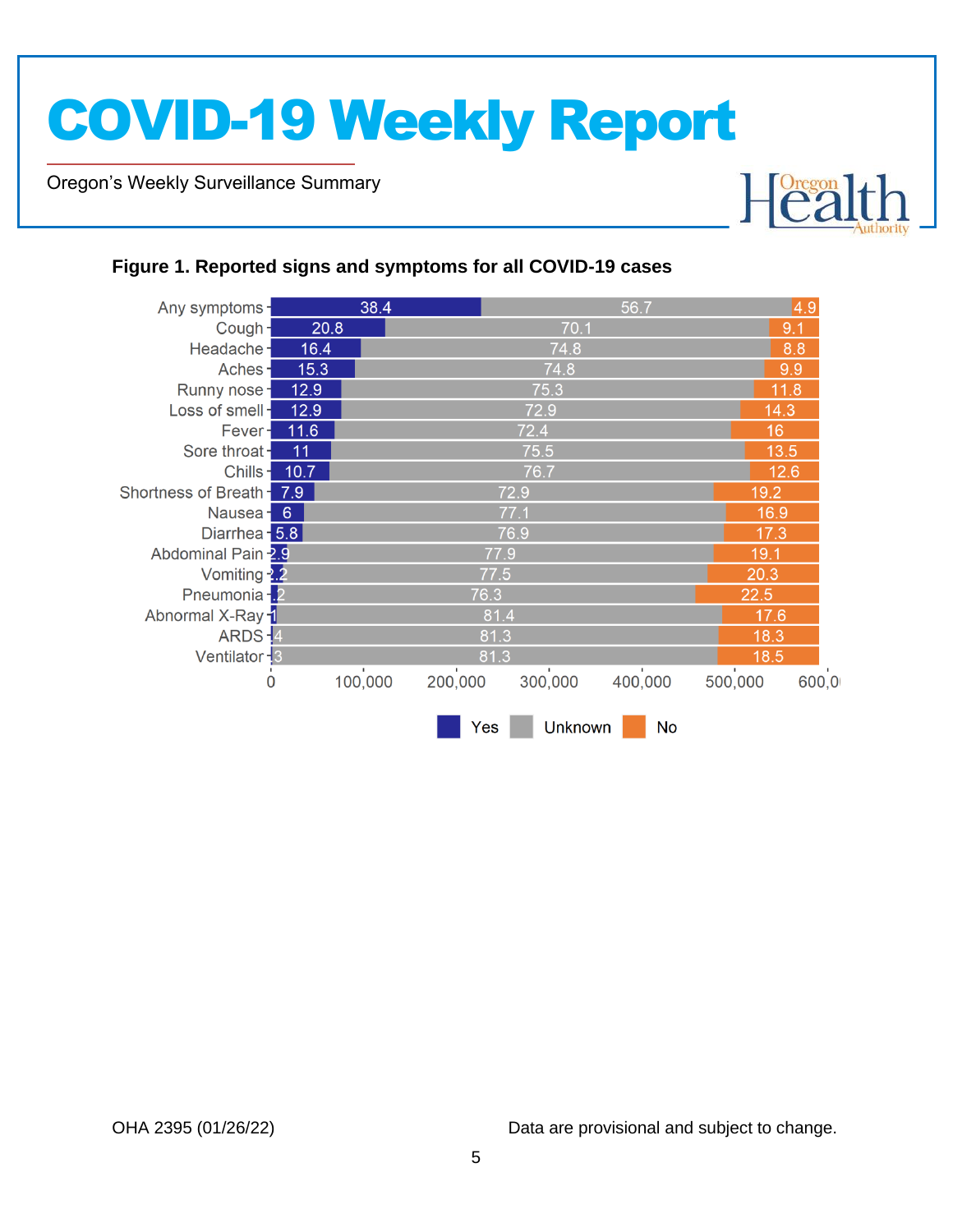

Oregon's Weekly Surveillance Summary

Novel Coronavirus (COVID-19)



**Figure 2. Reported symptoms among all COVID-19 cases by week of onset**

OHA 2395 (01/26/22) Data are provisional and subject to change.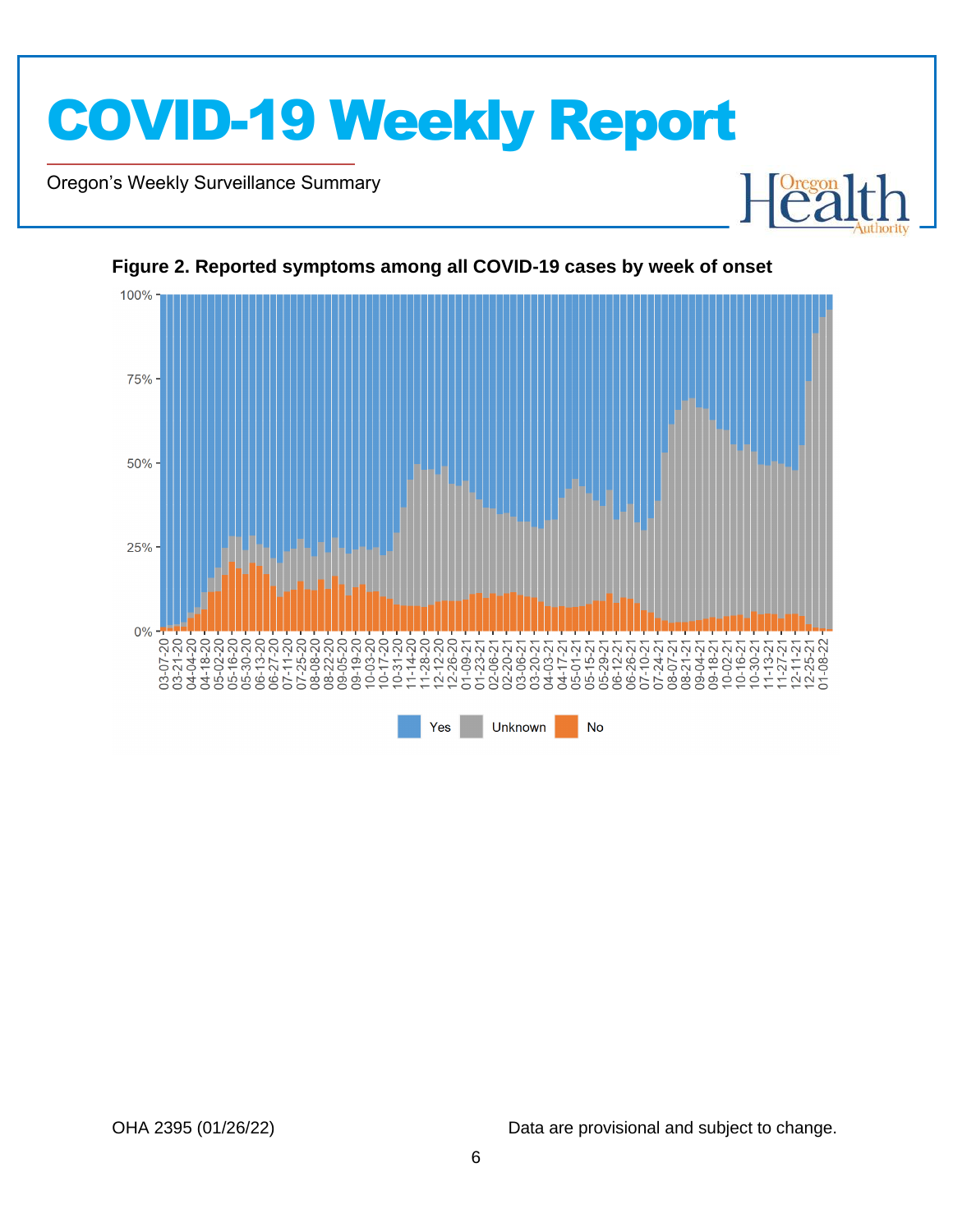Oregon's Weekly Surveillance Summary

Novel Coronavirus (COVID-19)



#### **Figure 3. Reported risk factors among all COVID-19 cases**

#### **Risk factor definitions:**

- Congregate living situations include, but are not limited to, long-term care facilities, group homes, prisons, and shelters. Data include people with confirmed cases who live or work in congregate living situations.
- Direct patient care is only asked if a case is a healthcare worker or volunteer. The denominator is the number of healthcare workers or volunteers.
- Underlying medical conditions include cardiovascular disease, chronic liver disease, chronic lung disease, chronic renal disease, current or former smoker, diabetes mellitus, immunocompromised condition, neurologic and neurodevelopmental conditions, obesity, or other chronic diseases.

### **Demographics**

The following tables and figures show the demographic characteristics for all COVID-19 cases. The tables show case counts, case rates, and indicators of severity by sex, age,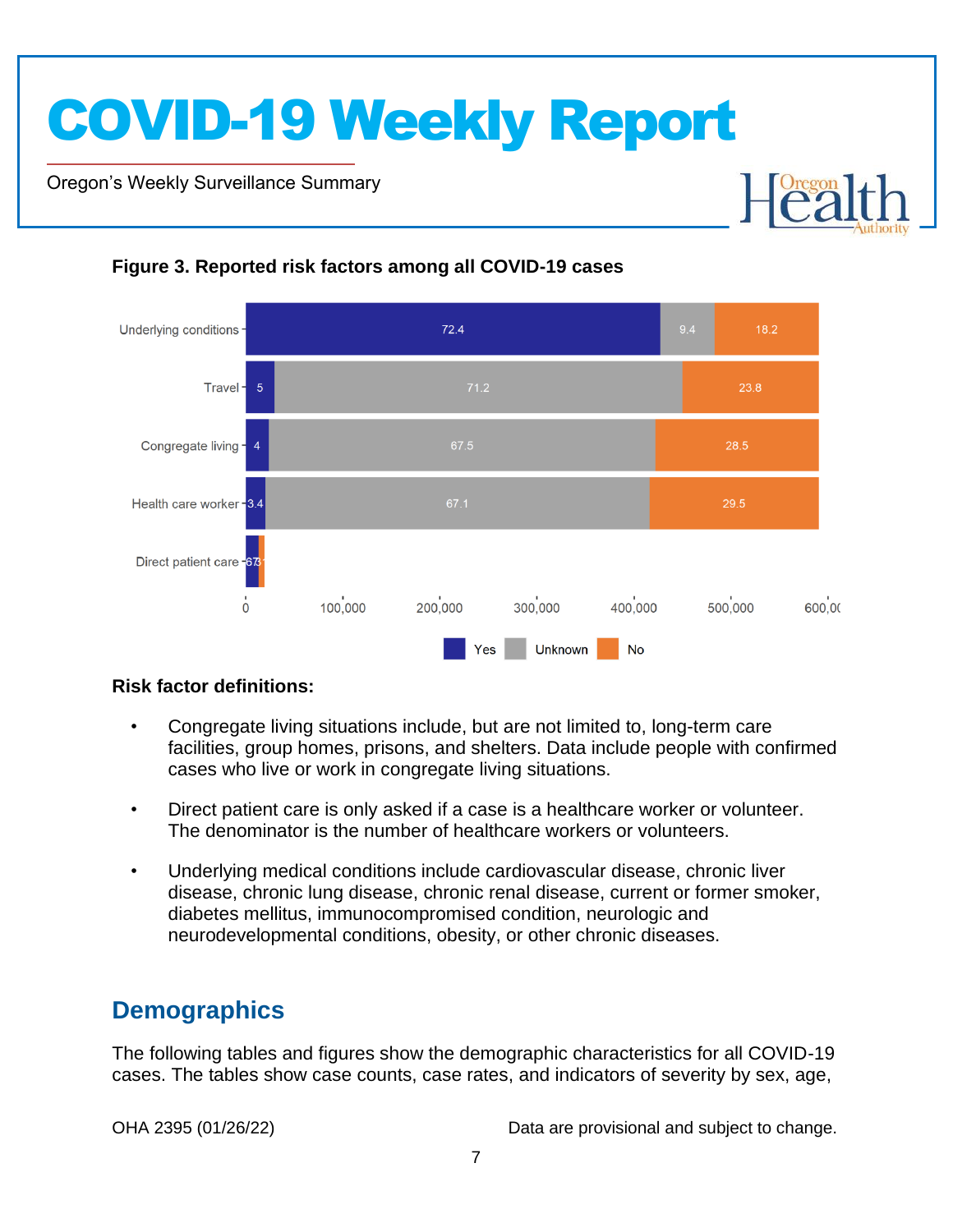Oregon's Weekly Surveillance Summary



race and ethnicity. The figures show cases over time, by week of onset, for sex, age, race, and ethnicity. Figure 4 displays case rates by county, in comparison to the case rate for all of Oregon.

#### **Geography**

Novel Coronavirus (COVID-19)

The following figure shows case rates by county for the most recently completed MMWR week, which is currently January 16 to January 22, 2022. Cases are displayed using the date that the case became known to public health.



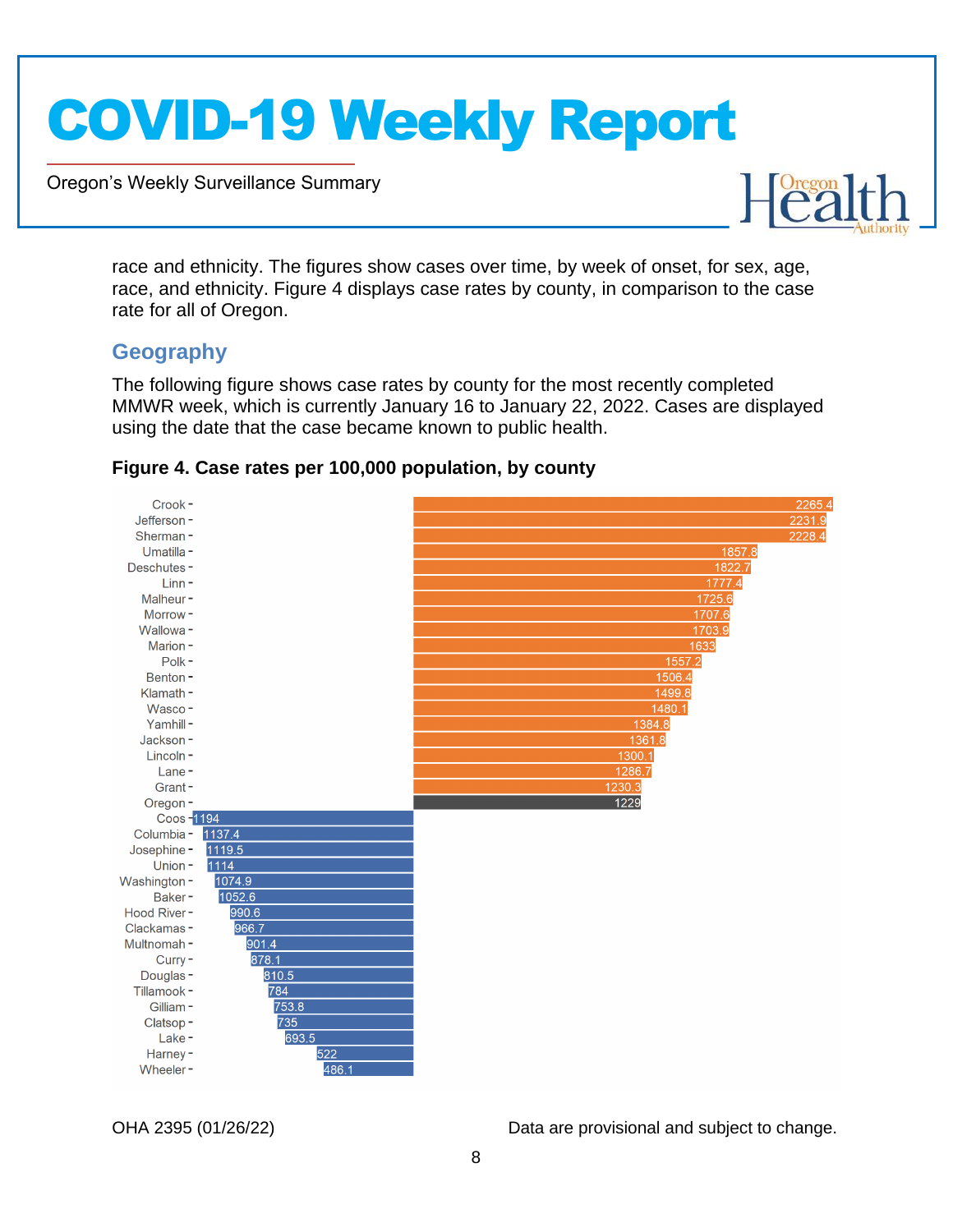Oregon's Weekly Surveillance Summary

Novel Coronavirus (COVID-19)



- 1. Counties that had case rates above the case rate for the state are displayed in orange. Counties that had case rates below the case rate for the state are displayed in blue.
- 2. Counties that had zero cases in the time period displayed appear on the list, but do not have a bar to display.

#### **Sex**

| <b>Sex</b>              | <b>Cases</b> | % of total<br>cases | Cases per<br>100,000 | Hospitalized | % Hospitalized | <b>Deaths</b> | Case<br>fatality |
|-------------------------|--------------|---------------------|----------------------|--------------|----------------|---------------|------------------|
| Female                  | 300,200      | 50.9                | 13,879.3             | 11,271       | 3.8            | 2,650         | 0.9              |
| Male                    | 275,158      | 46.6                | 13,070.9             | 12,542       | 4.6            | 3,264         | 1.2              |
| Non-Binary              | 56           | 0.0                 |                      | 0            | 0.0            | $\mathbf 0$   | 0.0              |
| <b>Not</b><br>Available | 14,856       | 2.5                 |                      | 175          | 1.2            | 39            | 0.3              |
| Total                   | 590,270      | 100.0               | 13,830.0             | 23,988       | 4.1            | 5,953         | 1.0              |

#### **Table 1. Severity and rates of COVID-19 by sex**

1. Rates are calculated using population estimates from the 2020 Annual Population Report from Portland State University's College of Urban & Public Affairs Population Research Center and 2019 housing and demographic data from the U.S. Census Bureau's American Community Survey (ACS).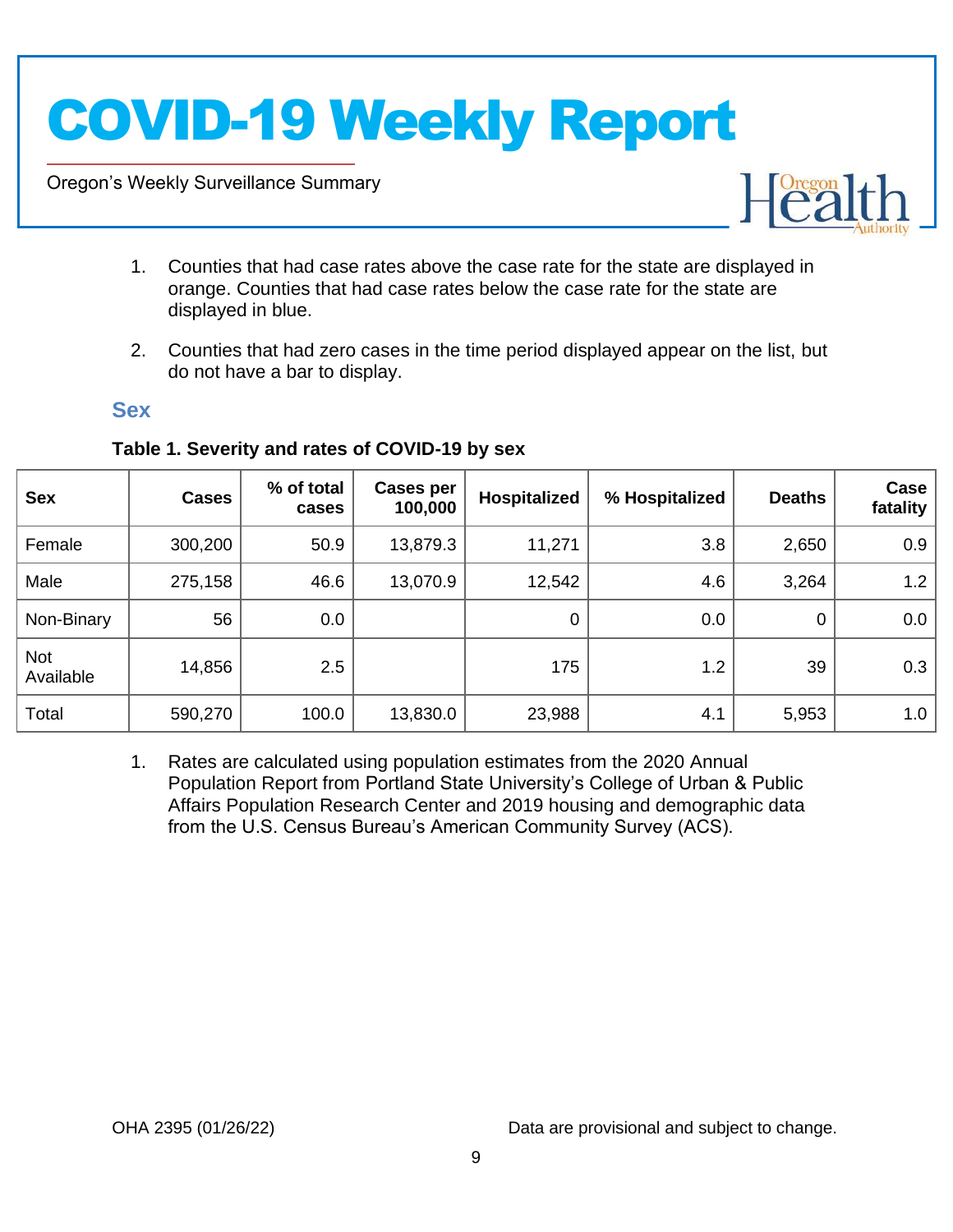

Oregon's Weekly Surveillance Summary

Novel Coronavirus (COVID-19)



Non-Binary

Not Available

#### **Figure 5. Recent COVID-19 cases by sex and week of onset**

Female

Male

OHA 2395 (01/26/22) Data are provisional and subject to change.

Dregon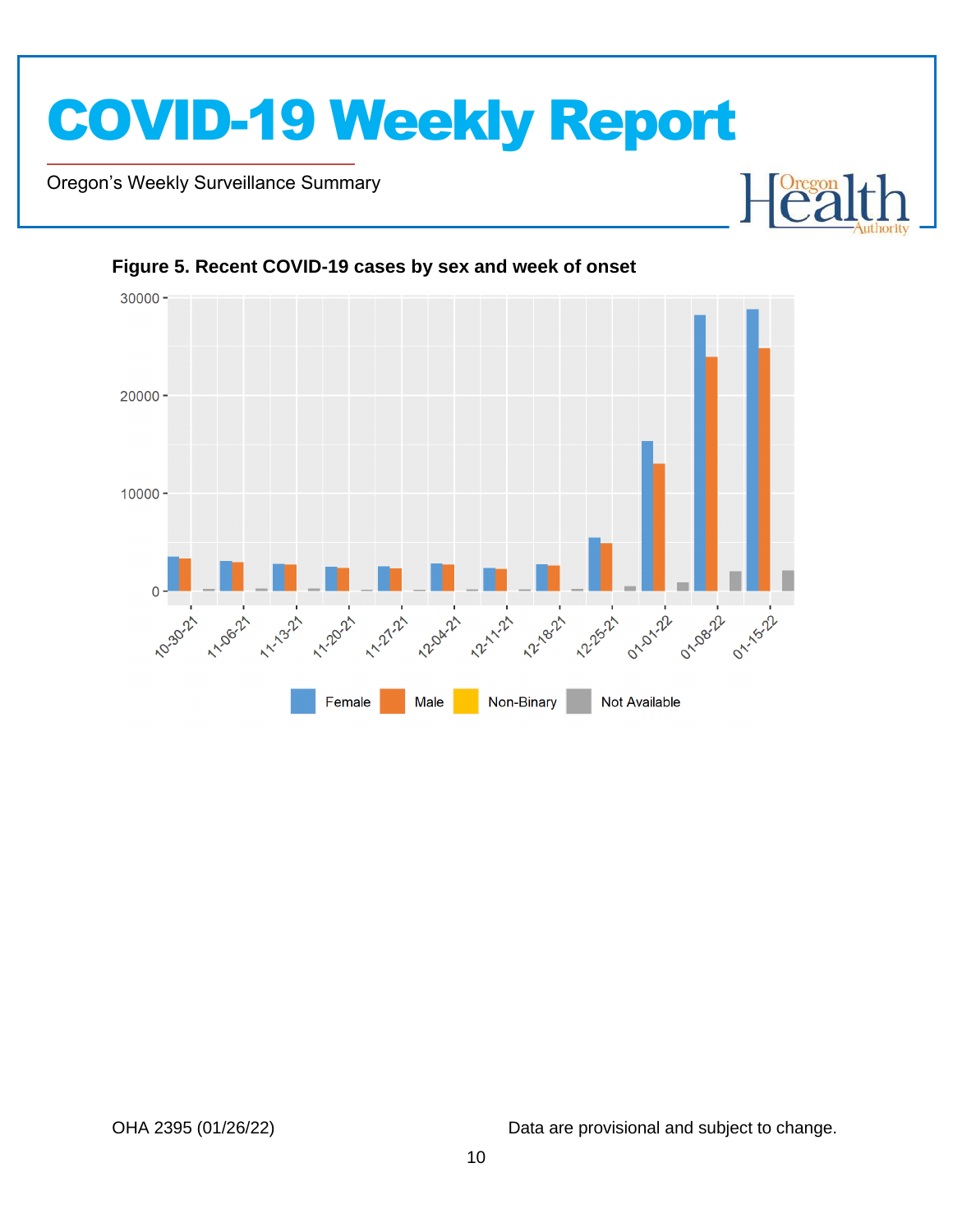Oregon's Weekly Surveillance Summary

Novel Coronavirus (COVID-19)



#### **Figure 6. All COVID-19 cases by sex and week of onset**

OHA 2395 (01/26/22) Data are provisional and subject to change.

 $\mathbf{H}$ 

 $\begin{bmatrix} \text{Oregon} \\ \text{C2} \end{bmatrix}$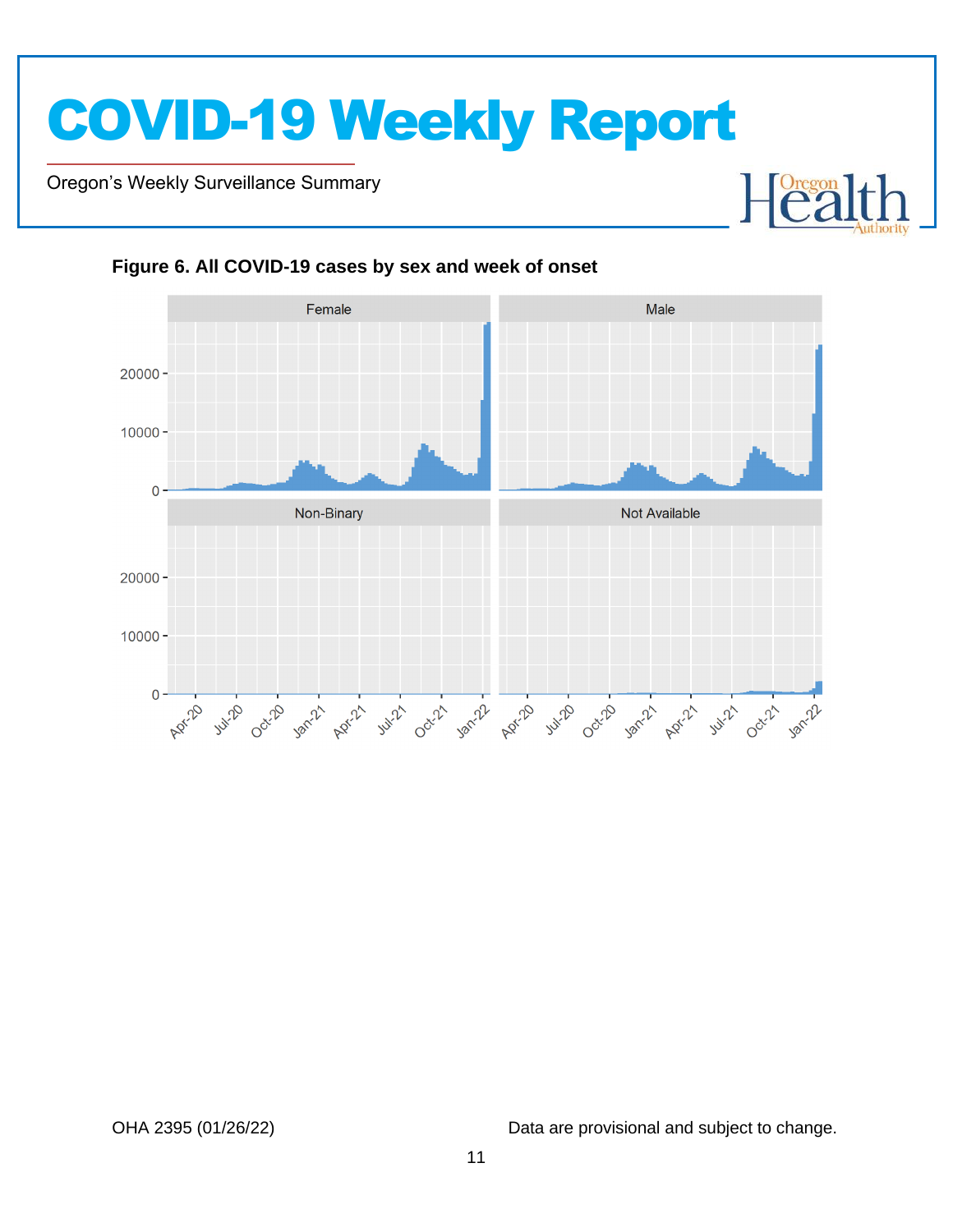Oregon's Weekly Surveillance Summary

Novel Coronavirus (COVID-19)

## Heal

#### **Age**

#### **Table 2. Severity and rates of COVID-19 by age**

| Age<br>group     | <b>Cases</b> | % of total<br>cases | <b>Cases per</b><br>100,000 | <b>Hospitalized</b> | % Hospitalized | <b>Deaths</b>  | Case<br>fatality |
|------------------|--------------|---------------------|-----------------------------|---------------------|----------------|----------------|------------------|
| $0-9$            | 50,550       | 8.6                 | 10,780.6                    | 341                 | 0.7            | $\overline{2}$ | 0.0              |
| $10 - 19$        | 71,519       | 12.1                | 14,172.6                    | 420                 | 0.6            | 3              | 0.0              |
| 20-29            | 115,521      | 19.6                | 20,977.4                    | 1,423               | 1.2            | 30             | 0.0              |
| 30-39            | 104,684      | 17.7                | 17,660.1                    | 1,937               | 1.9            | 91             | 0.1              |
| 40-49            | 86,554       | 14.7                | 16,041.7                    | 2,573               | 3.0            | 248            | 0.3              |
| 50-59            | 69,274       | 11.7                | 12,976.9                    | 3,705               | 5.3            | 555            | 0.8              |
| 60-69            | 48,181       | 8.2                 | 8,797.1                     | 4,934               | 10.2           | 1,121          | 2.3              |
| 70-79            | 27,122       | 4.6                 | 7,708.3                     | 4,679               | 17.3           | 1,454          | 5.4              |
| $80+$            | 15,714       | 2.7                 | 8,821.5                     | 3,969               | 25.3           | 2,449          | 15.6             |
| Not<br>Available | 1,151        | 0.2                 |                             | 7                   | 0.6            | $\mathbf 0$    | 0.0              |
| Total            | 590,270      | 100.0               | 13,830.0                    | 23,988              | 4.1            | 5,953          | 1.0              |

1. Rates are calculated using population estimates from the 2020 Annual Population Report from Portland State University's College of Urban & Public Affairs Population Research Center and 2019 housing and demographic data from the U.S. Census Bureau's American Community Survey (ACS).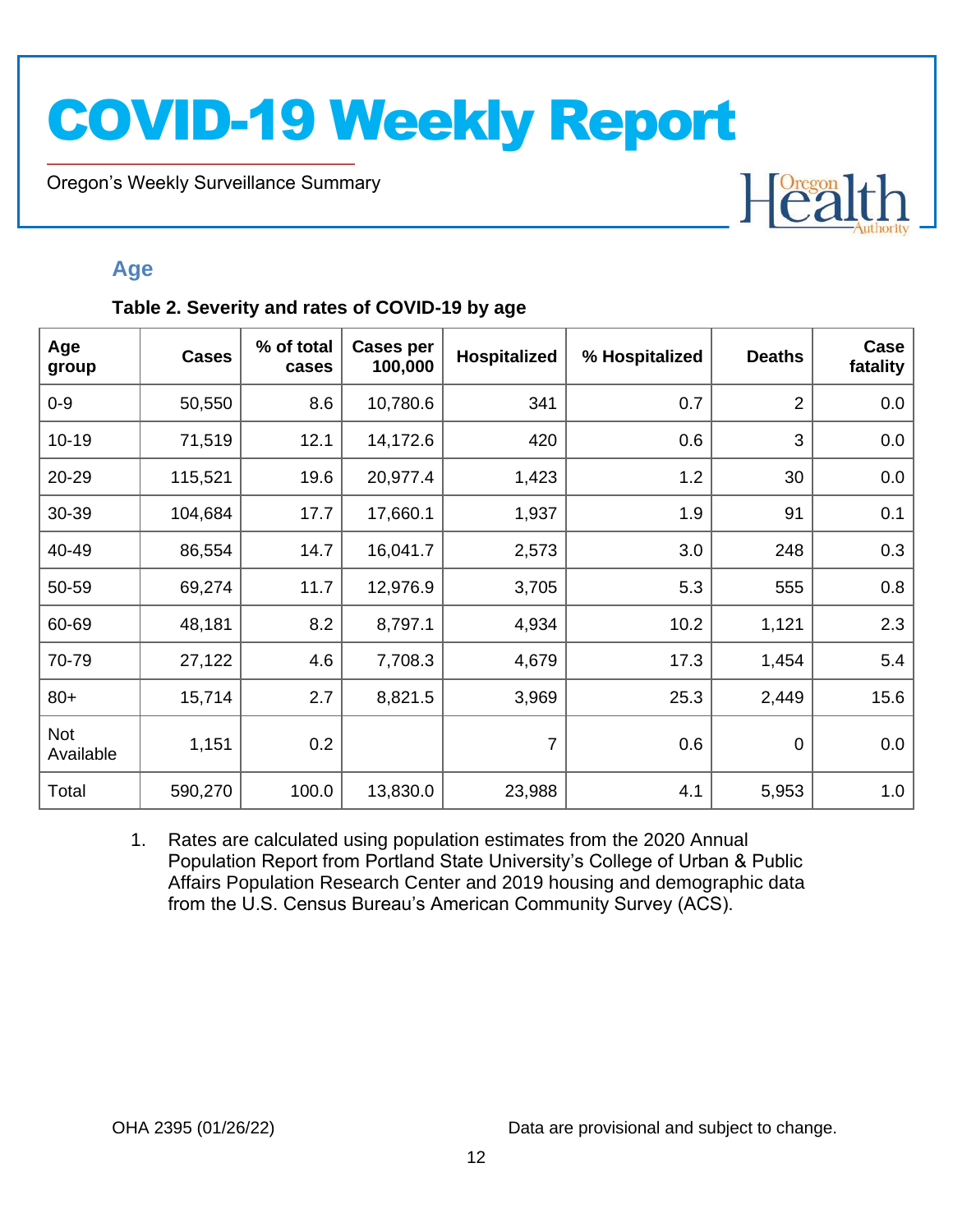Oregon's Weekly Surveillance Summary

Novel Coronavirus (COVID-19)



**Figure 7. Recent COVID-19 cases by age and week of onset**

OHA 2395 (01/26/22) Data are provisional and subject to change.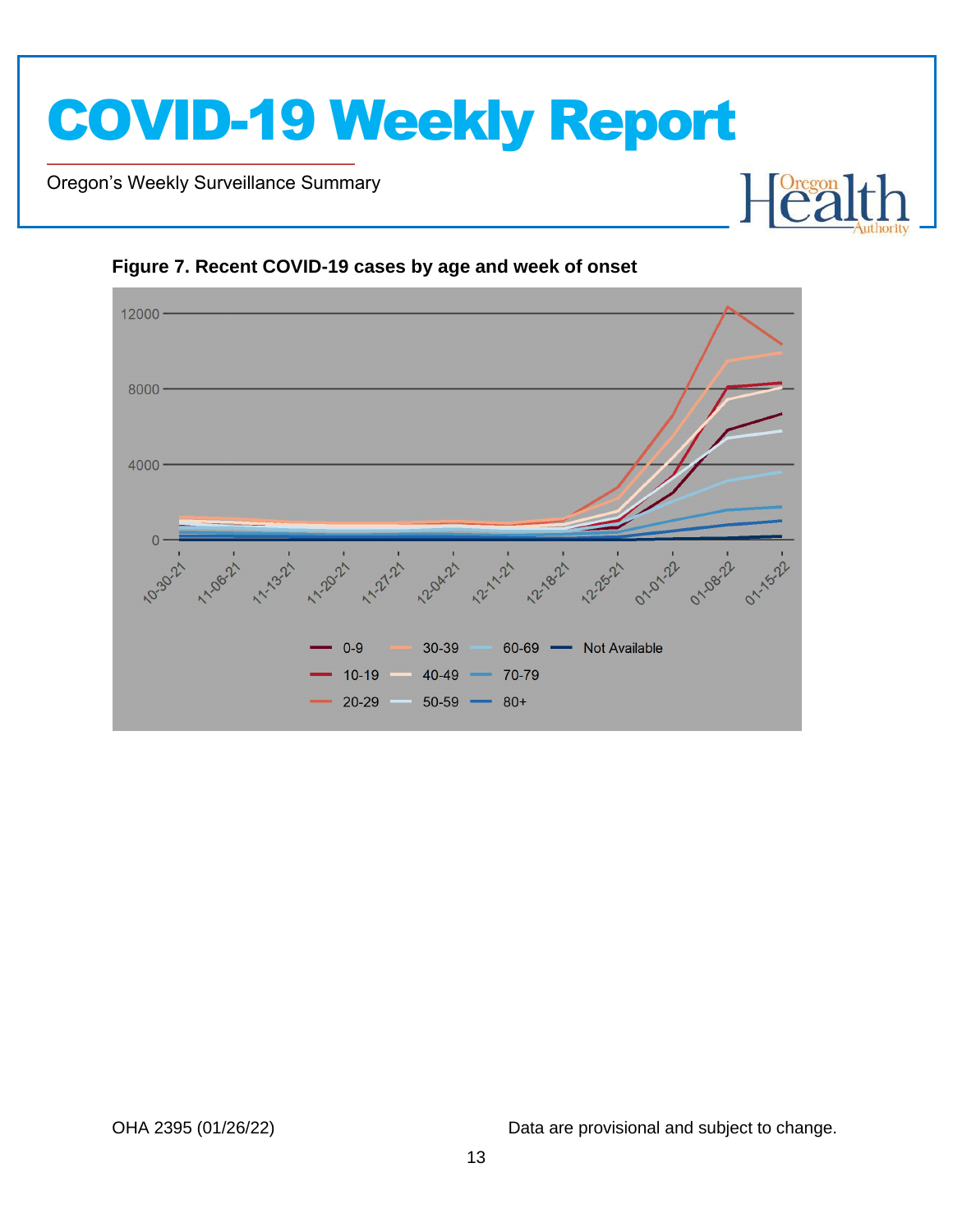Oregon's Weekly Surveillance Summary

Novel Coronavirus (COVID-19)



#### **Figure 8. All COVID-19 cases (counts) by age and week of onset**

OHA 2395 (01/26/22) Data are provisional and subject to change.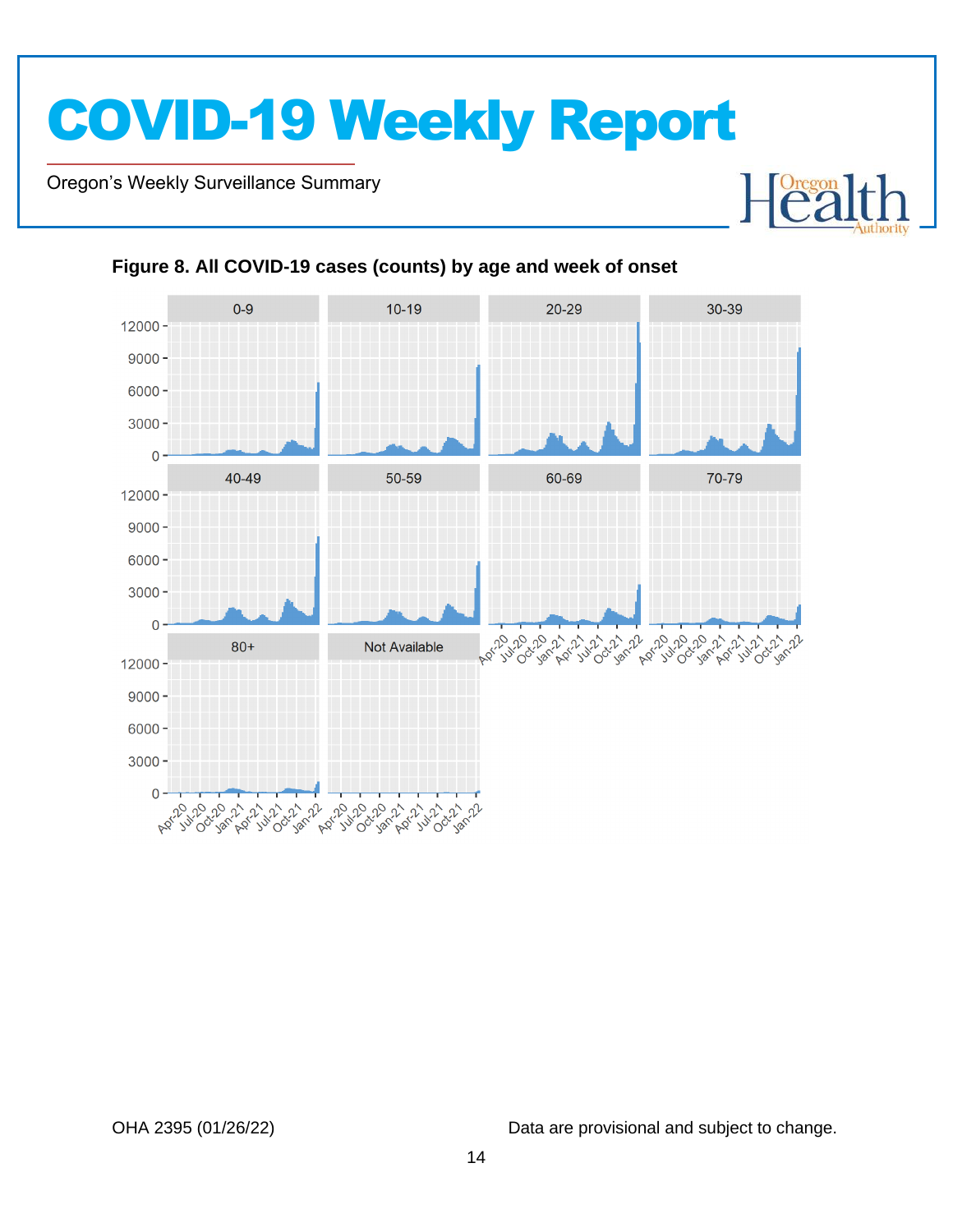Oregon's Weekly Surveillance Summary

Novel Coronavirus (COVID-19)



**Figure 9. All COVID-19 cases (case rate per 100,000) by age and week of onset**

OHA 2395 (01/26/22) Data are provisional and subject to change.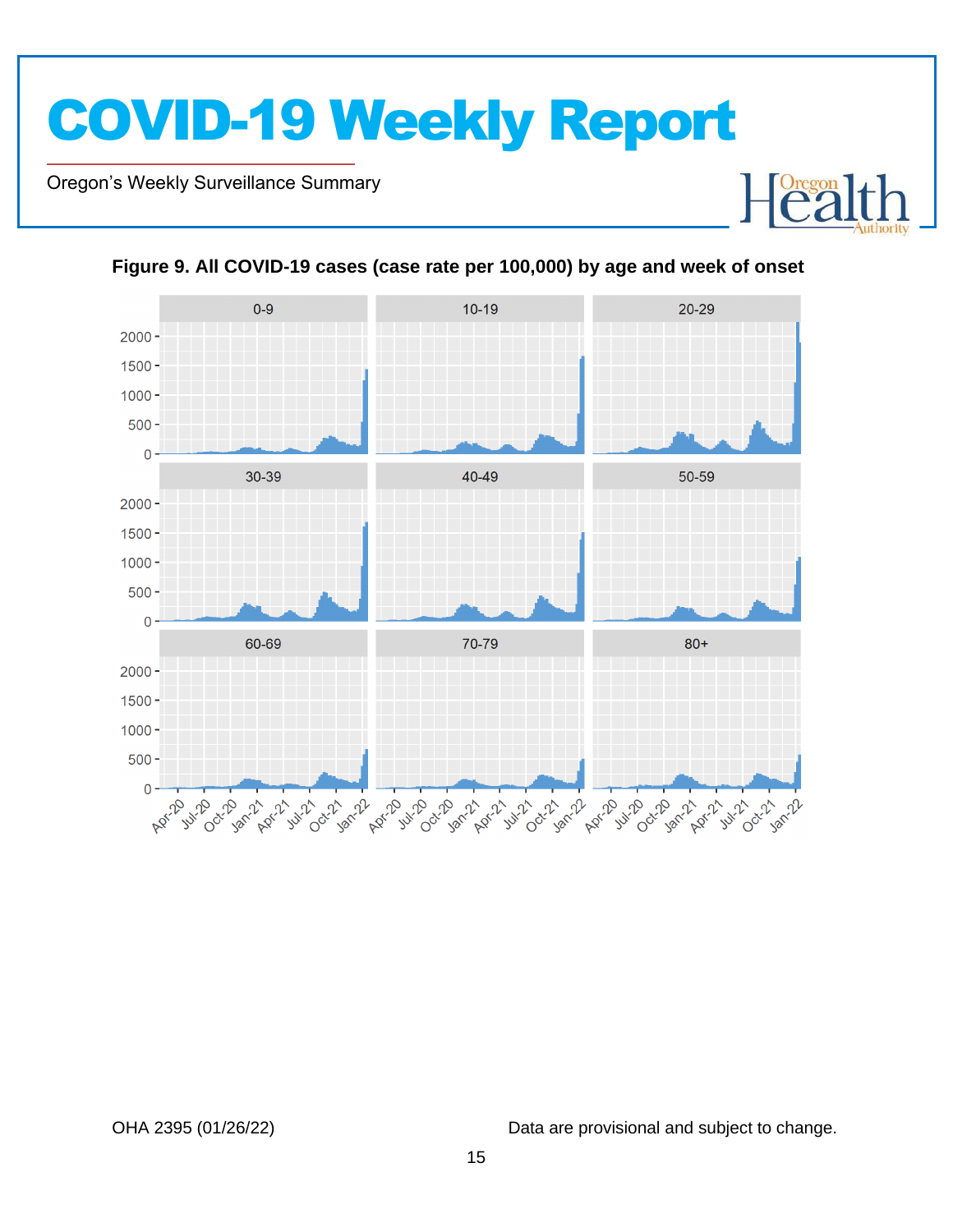Oregon's Weekly Surveillance Summary

### Heal

#### **Race**

Novel Coronavirus (COVID-19)

#### **Table 3. Severity and rates of COVID-19 by race**

| Race                                       | <b>Cases</b> | % of total<br>cases | <b>Cases per</b><br>100,000 | Hospitalized | % Hospitalized | <b>Deaths</b> | Case<br>fatality |
|--------------------------------------------|--------------|---------------------|-----------------------------|--------------|----------------|---------------|------------------|
| > 1 race                                   | 6,991        | 1.2                 | 3,410.4                     | 331          | 4.7            | 75            | 1.1              |
| American<br>Indian/Alaska<br><b>Native</b> | 8,950        | 1.5                 | 18,019.3                    | 486          | 5.4            | 100           | 1.1              |
| Asian                                      | 15,147       | 2.6                 | 8,116.3                     | 562          | 3.7            | 106           | 0.7              |
| <b>Black</b>                               | 13,748       | 2.3                 | 16,907.5                    | 783          | 5.7            | 103           | 0.7              |
| Not Available                              | 158,550      | 26.9                |                             | 2,994        | 1.9            | 1,134         | 0.7              |
| Other                                      | 76,460       | 13.0                |                             | 2,900        | 3.8            | 423           | 0.6              |
| Pacific Islander                           | 2,485        | 0.4                 | 14,463.2                    | 210          | 8.5            | 29            | 1.2              |
| White                                      | 307,939      | 52.2                | 8,559.9                     | 15,722       | 5.1            | 3,983         | 1.3              |
| Total                                      | 590,270      | 100.0               | 13,830.0                    | 23,988       | 4.1            | 5,953         | 1.0              |

- 1. During the case investigation, people are asked to self-report their race, ethnicity, tribal affiliation, country of origin, or ancestry.
- 2. Rates are calculated using population estimates from the 2020 Annual Population Report from Portland State University's College of Urban & Public Affairs Population Research Center and 2019 housing and demographic data from the U.S. Census Bureau's American Community Survey (ACS).
- 3. Persons for which race information was not available were not included in these estimates. The number of persons with race data unavailable can be found in Table 3.
- 4. 54,971 (71.9%) of the 76,460 persons who identify as "Other" race also selfidentify as Hispanic or Latino.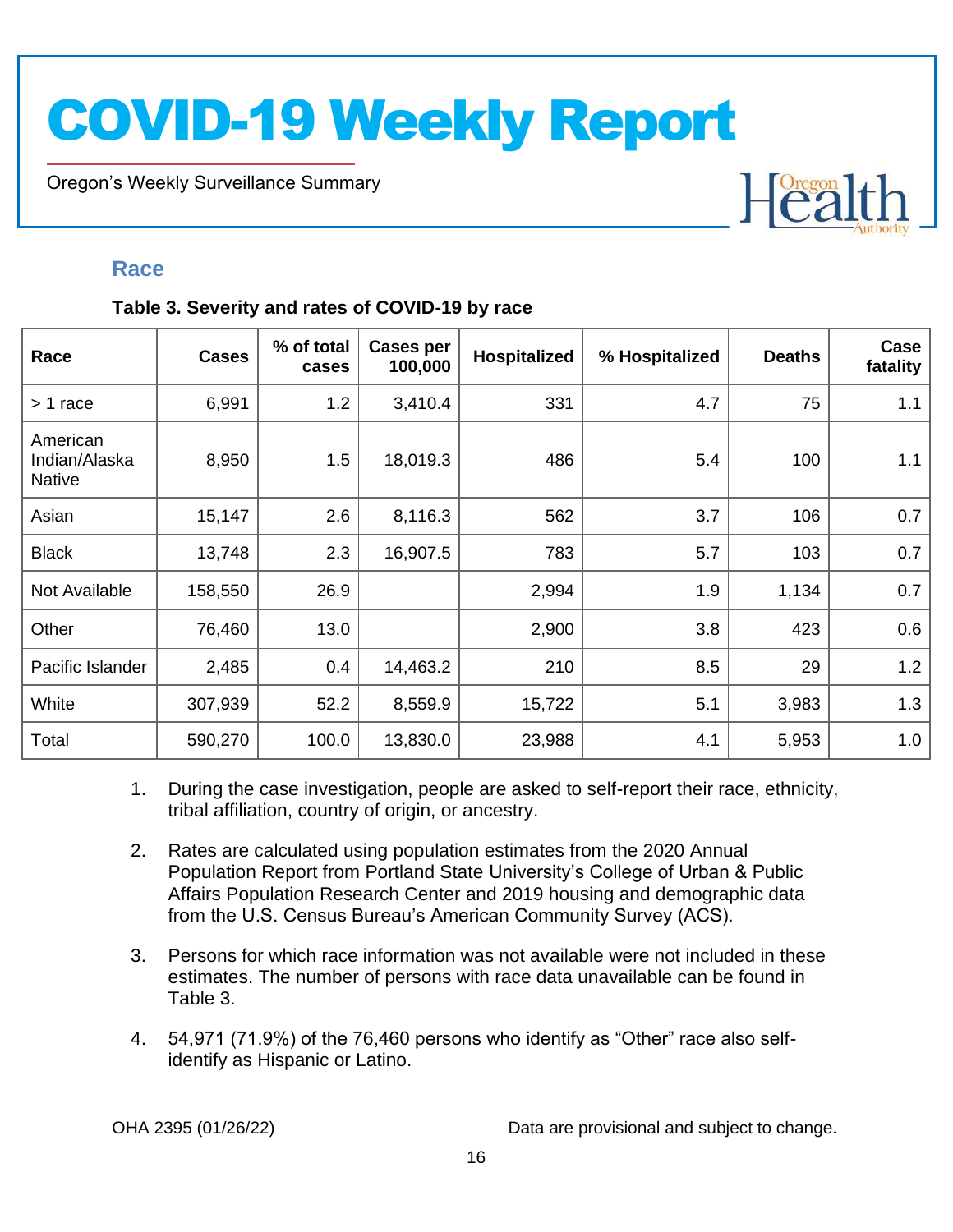Oregon's Weekly Surveillance Summary

Novel Coronavirus (COVID-19)



Not Available

Other

White



American Indian/Alaska Native

Asian

OHA 2395 (01/26/22) Data are provisional and subject to change.

Foregon

┠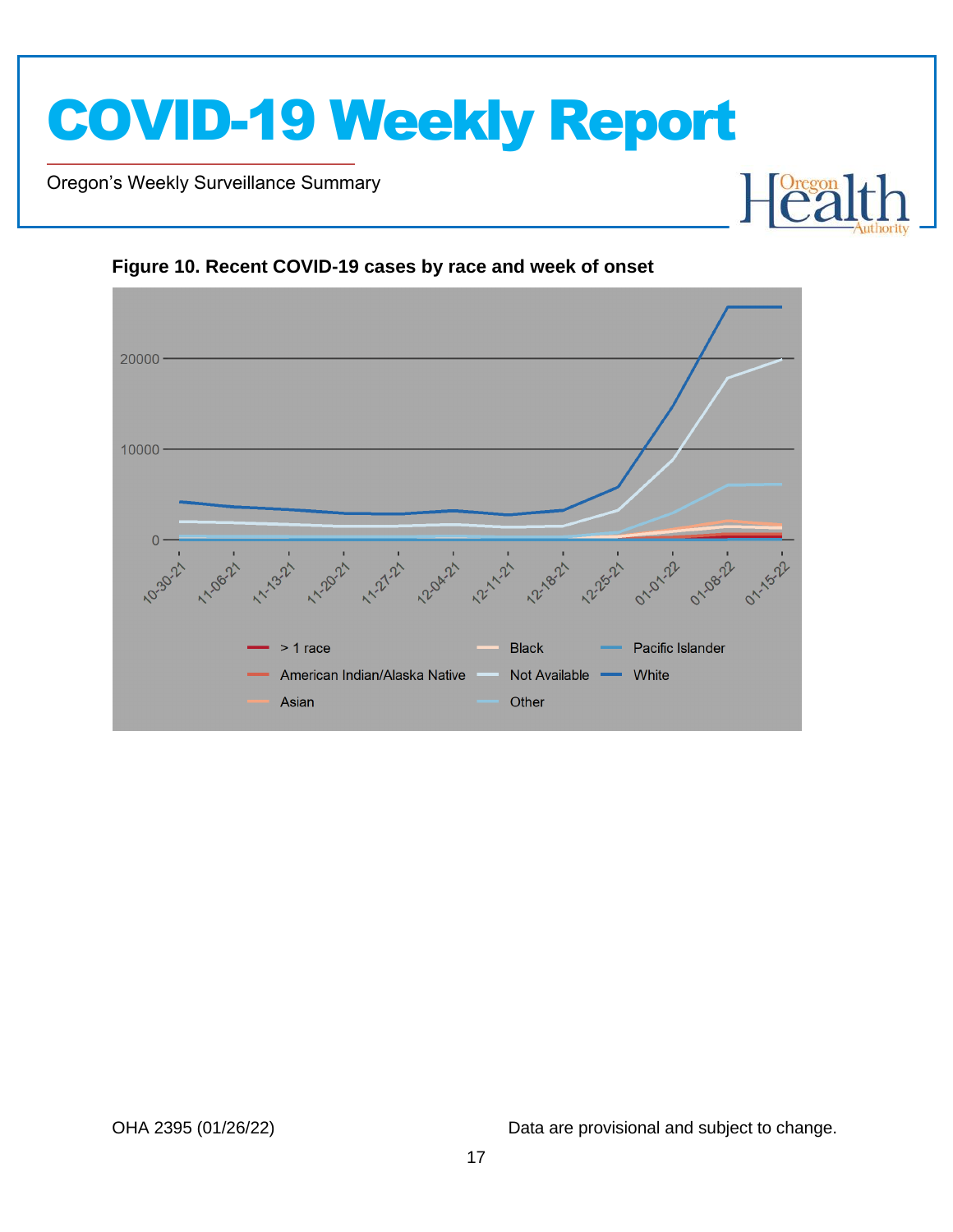Oregon's Weekly Surveillance Summary

Novel Coronavirus (COVID-19)



#### **Figure 11. All COVID-19 cases (counts) by race and week of onset**

OHA 2395 (01/26/22) Data are provisional and subject to change.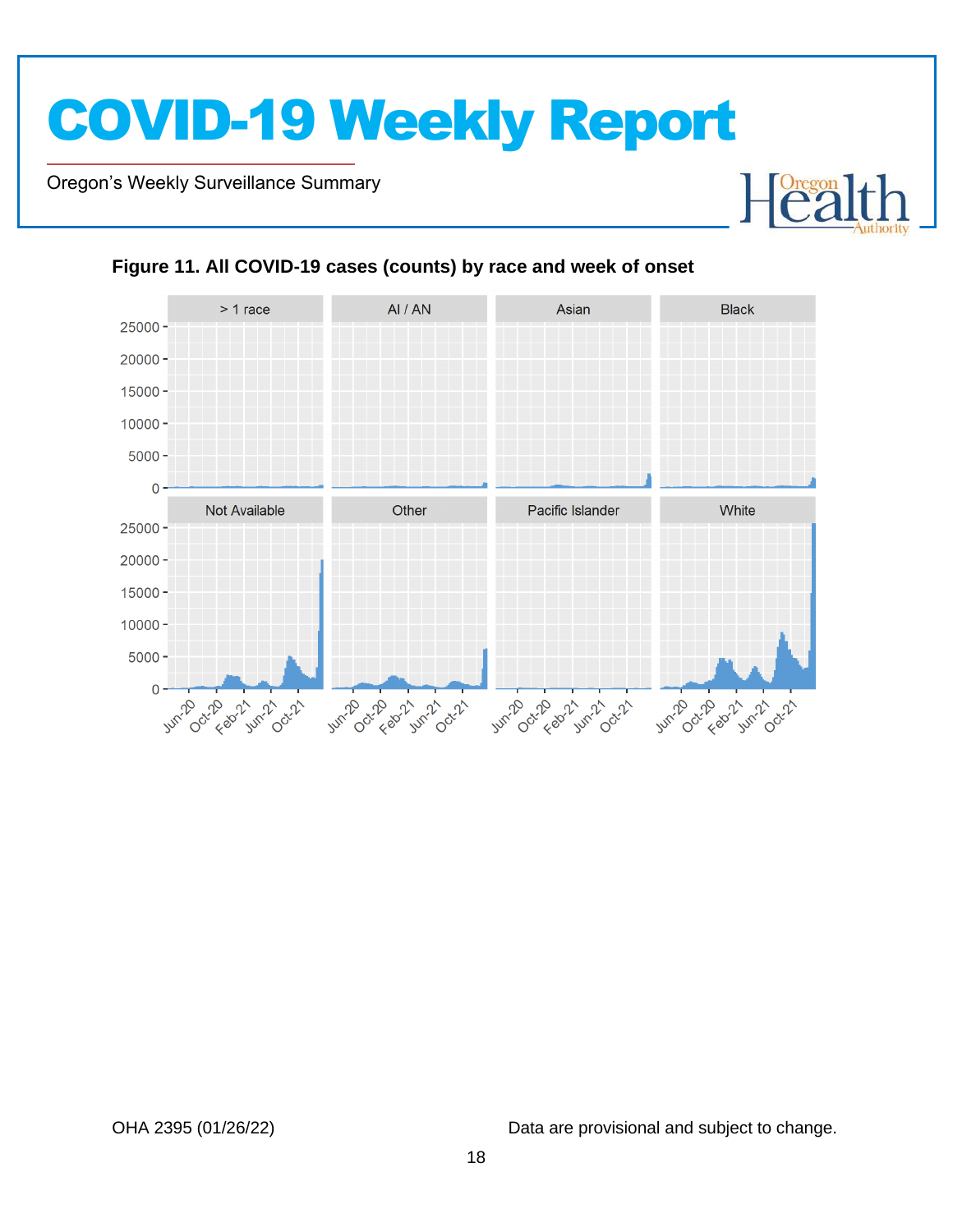Oregon's Weekly Surveillance Summary

Novel Coronavirus (COVID-19)





#### **Figure 12. All COVID-19 cases (case rates per 100,000) by race and week of onset**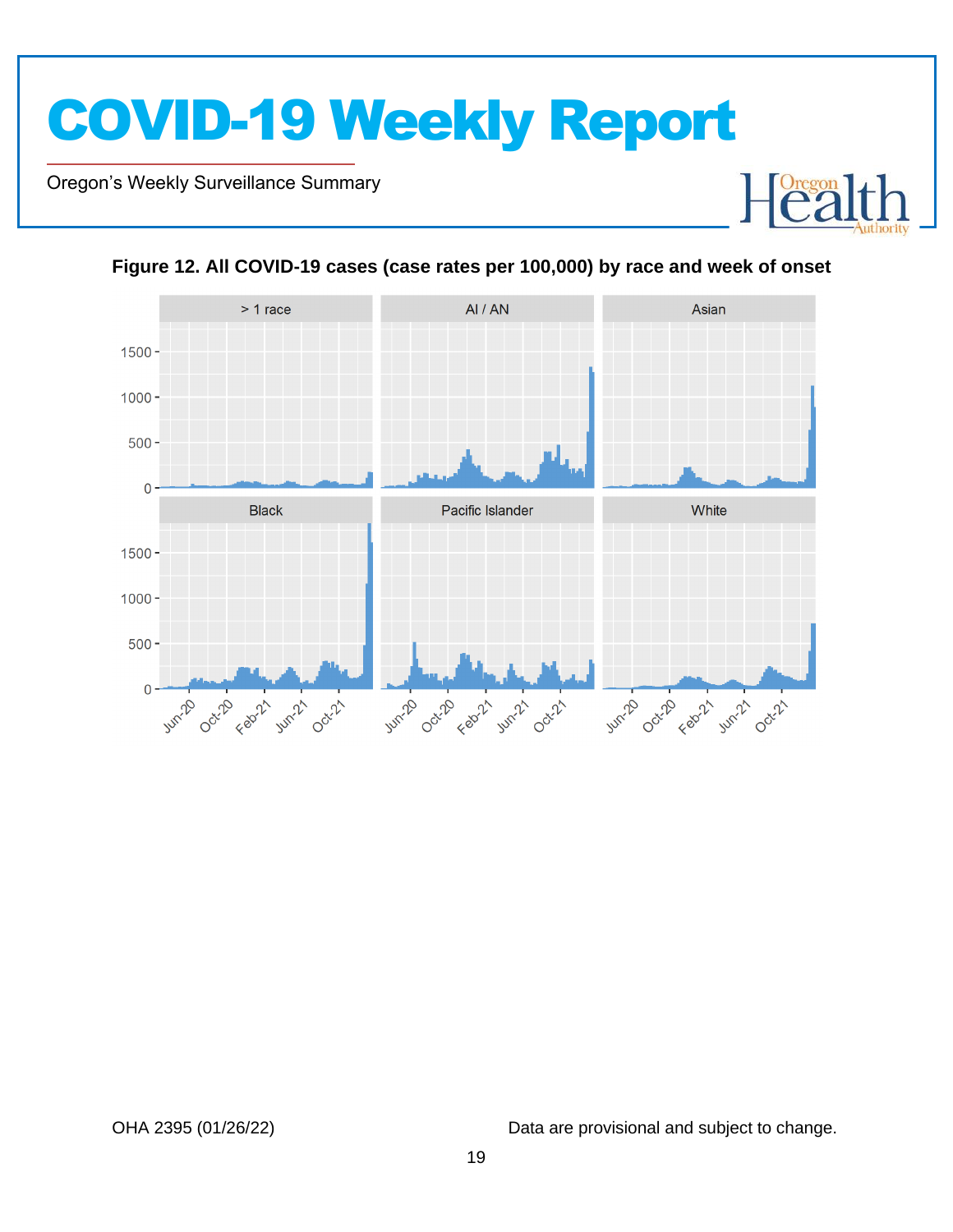Oregon's Weekly Surveillance Summary

# Heal

### **Ethnicity**

Novel Coronavirus (COVID-19)

#### **Table 4. Severity and rates of COVID-19 by ethnicity**

| <b>Ethnicity</b>       | <b>Cases</b> | % of total<br>cases | <b>Cases per</b><br>100,000 | <b>Hospitalized</b> | % Hospitalized | <b>Deaths</b> | Case<br>fatality rate |
|------------------------|--------------|---------------------|-----------------------------|---------------------|----------------|---------------|-----------------------|
| Hispanic               | 85,261       | 14.4                | 15,366.6                    | 2,984               | 3.5            | 370           | 0.4                   |
| <b>Not</b><br>Hispanic | 294,294      | 49.9                | 7,925.6                     | 15,033              | 5.1            | 3,572         | 1.2                   |
| Unknown                | 210,715      | 35.7                |                             | 5,971               | 2.8            | 2,011         | 1.0                   |
| Total                  | 590,270      | 100.0               | 13,830.0                    | 23,988              | 4.1            | 5,953         | 1.0                   |

1. Rates are calculated using population estimates from the 2020 Annual Population Report from Portland State University's College of Urban & Public Affairs Population Research Center and 2019 housing and demographic data from the U.S. Census Bureau's American Community Survey (ACS).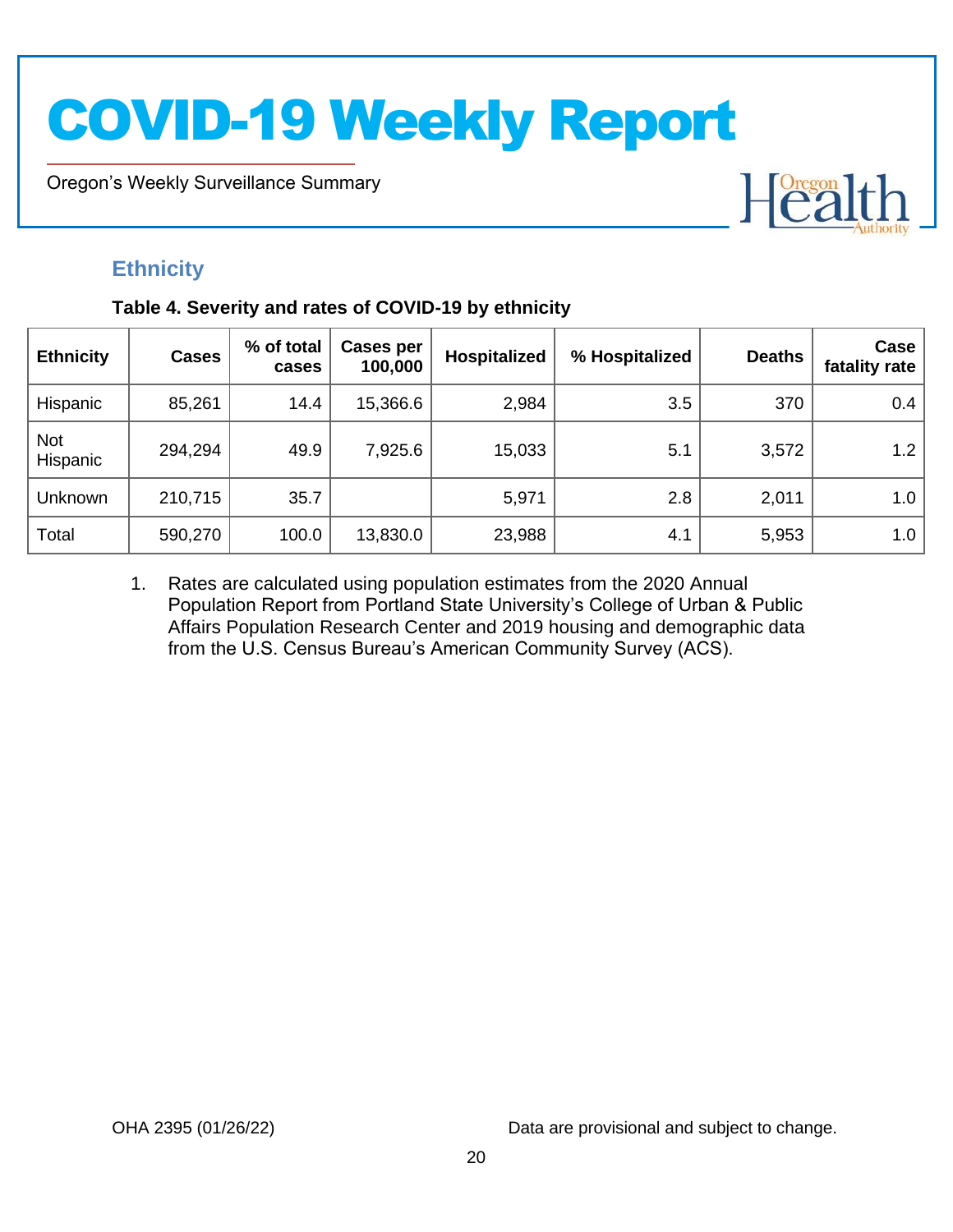

Oregon's Weekly Surveillance Summary

Novel Coronavirus (COVID-19)



Not Hispanic

Unknown

**Figure 13. Recent COVID-19 cases by ethnicity and week of onset**

Hispanic

OHA 2395 (01/26/22) Data are provisional and subject to change.

Dregon<br>
e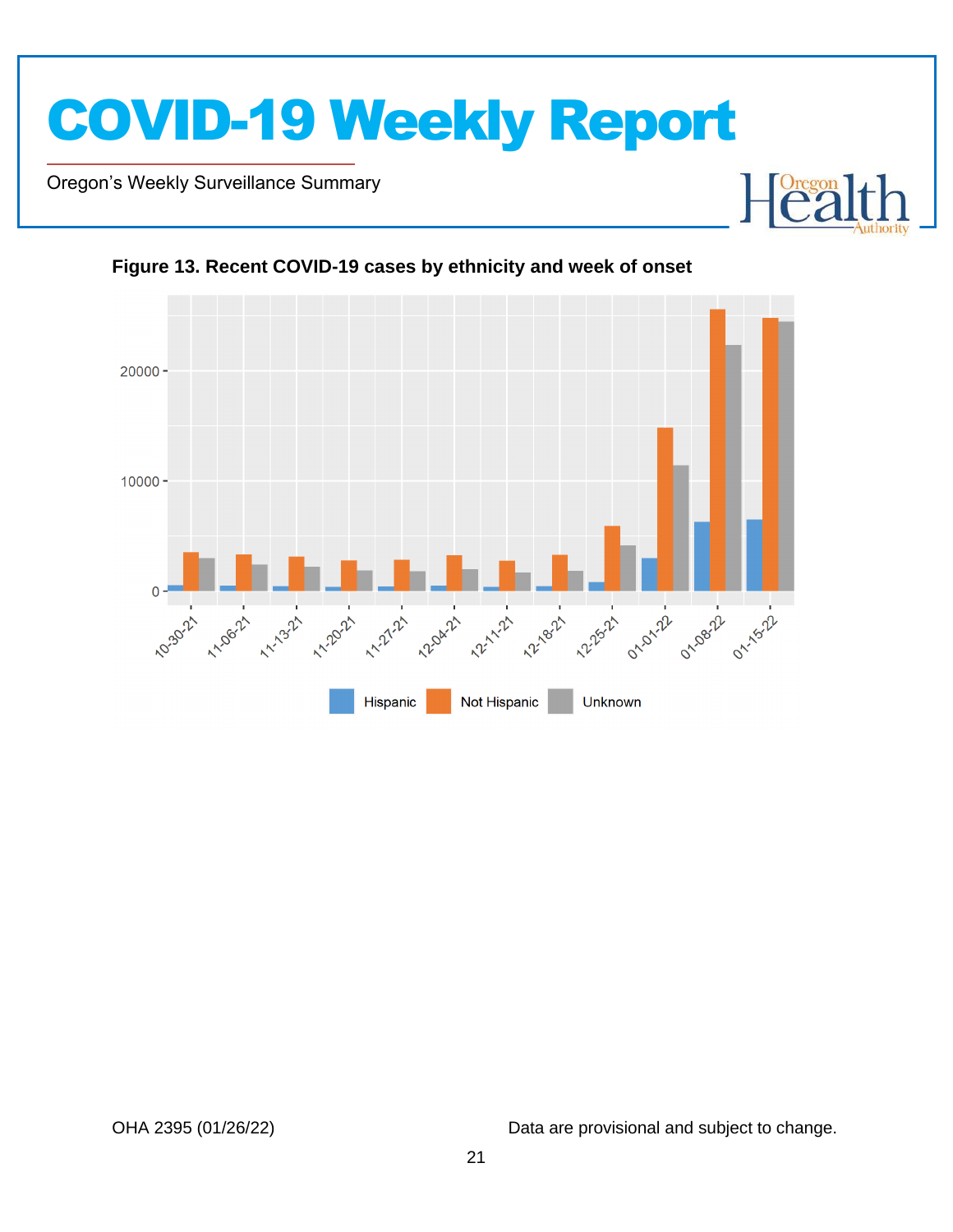Oregon's Weekly Surveillance Summary

Novel Coronavirus (COVID-19)



#### **Figure 14. All COVID-19 cases (counts) by ethnicity and week of onset**

OHA 2395 (01/26/22) Data are provisional and subject to change.

Foregon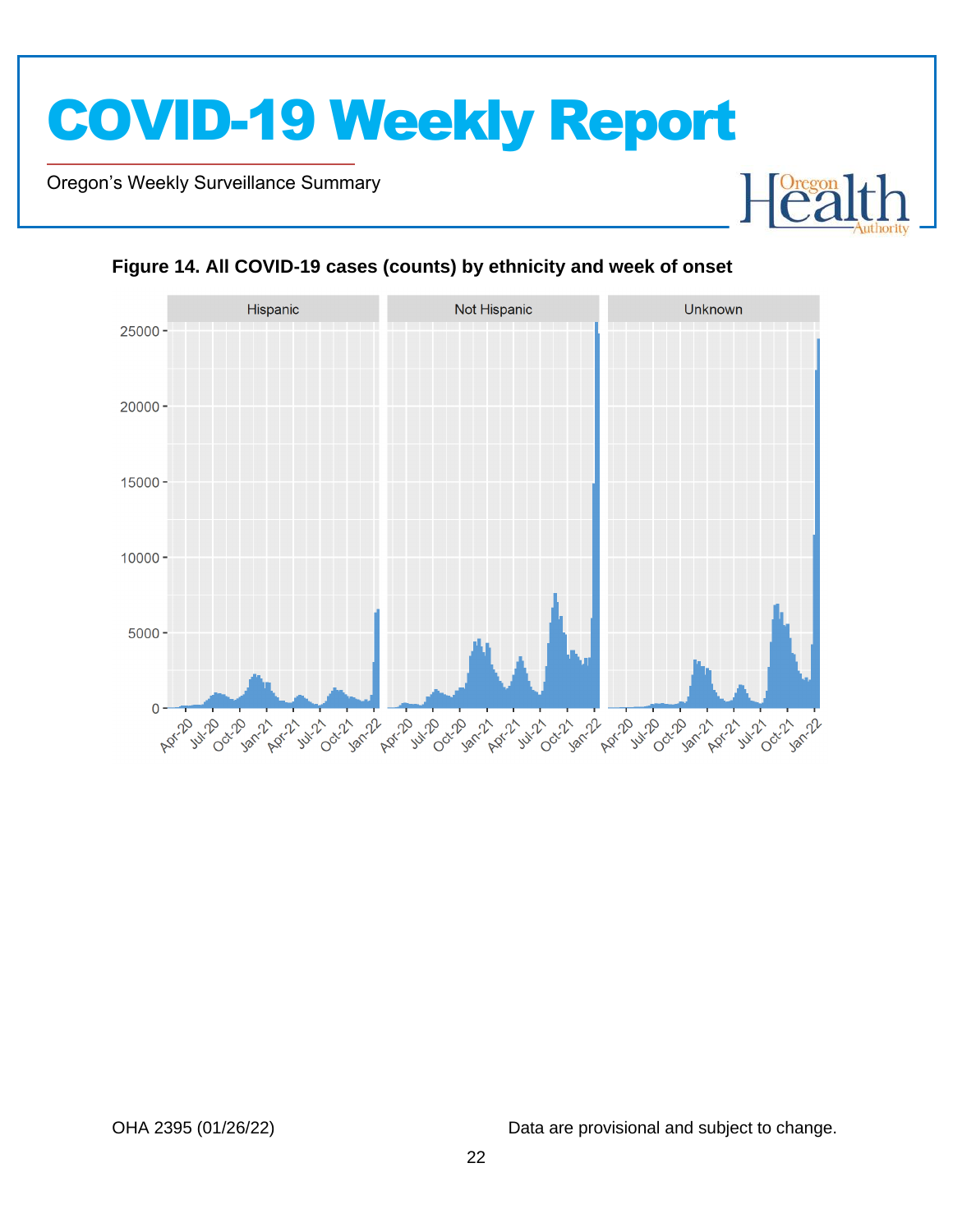

Oregon's Weekly Surveillance Summary

Novel Coronavirus (COVID-19)



#### **Figure 15. All COVID-19 cases (case rates per 100,000) by ethnicity and week of onset**

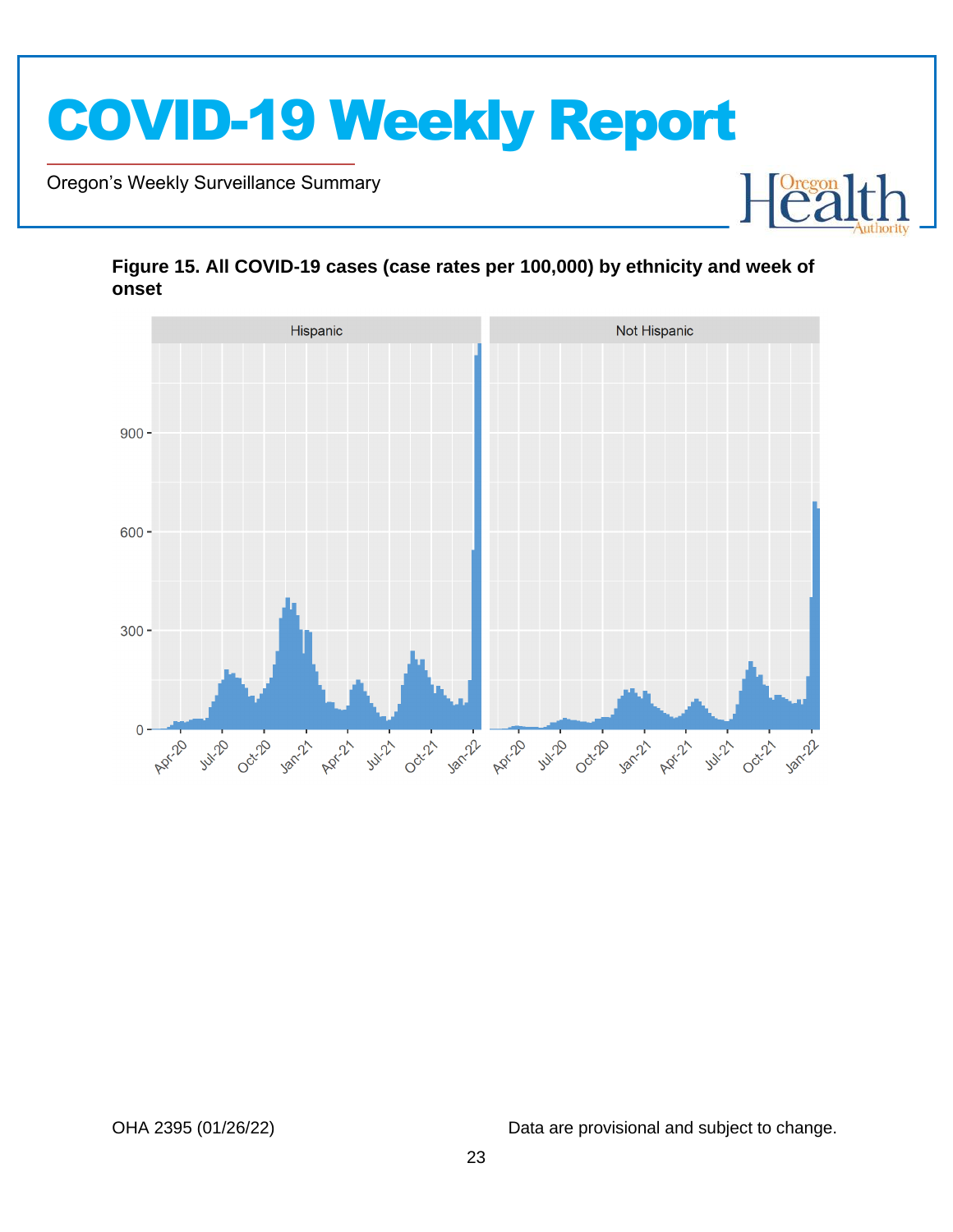Oregon's Weekly Surveillance Summary



#### **Age-adjustment**

Novel Coronavirus (COVID-19)

Tables 5 and 6 show the ratio of age-adjusted rates of COVID-19 for cases, hospitalizations, and deaths by race and ethnicity. Each table compares the rates of cases, hospitalizations, and deaths between each group and a reference group and accounts for differences in population distributions in each group.

#### **Table 5. Ratio of age-adjusted rates for cases, hospitalizations, and deaths by race**

Age-adjusted rate ratios of cases, hospitalizations, and deaths, compared to white persons.

| Race                                       | <b>Cases</b> | <b>Hospitalizations</b> | <b>Deaths</b> |
|--------------------------------------------|--------------|-------------------------|---------------|
| $> 1$ race                                 | 0.4          | 0.8                     | 1.0           |
| American<br>Indian/Alaska<br><b>Native</b> | 2.0          | 2.7                     | 2.8           |
| Asian                                      | 0.9          | 0.9                     | 0.8           |
| <b>Black</b>                               | 1.9          | 3.1                     | 2.2           |
| Pacific Islander                           | 1.6          | 4.8                     | 4.8           |
| White                                      | 1.0          | 1.0                     | 1.0           |

- 1. During the case investigation, people are asked to self-report their race, ethnicity, tribal affiliation, country of origin, or ancestry.
- 2. U.S. Census Bureau; American Community Survey, 2019 American Community Survey 5-Year Estimates.
- 3. Persons for which race information was not available were not included in these estimates. The number of persons with race data unavailable can be found in Table 3.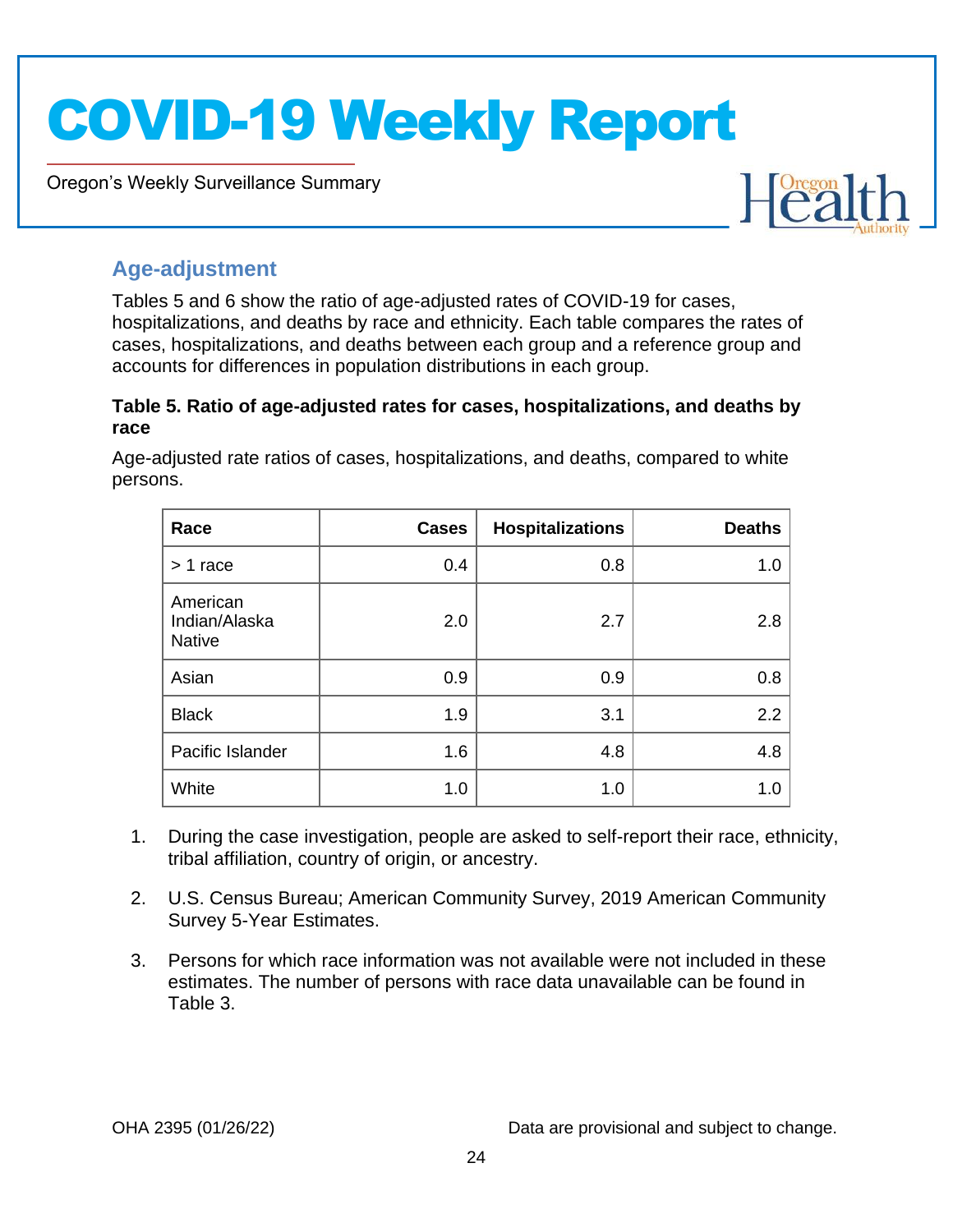Oregon's Weekly Surveillance Summary

Novel Coronavirus (COVID-19)



#### **Table 6. Ratio of age-adjusted rates for cases, hospitalizations, and deaths by ethnicity**

Age-adjusted rate ratios of cases, hospitalizations, and deaths, compared to non-Hispanic.

| <b>Ethnicity</b> | <b>Cases</b> | <b>Hospitalizations</b> | <b>Deaths</b> |
|------------------|--------------|-------------------------|---------------|
| Hispanic         |              | 2.3                     |               |
| Non-Hispanic     |              |                         | ı.c           |

- 1. During the case investigation, people are asked to self-report their race, ethnicity, tribal affiliation, country of origin, or ancestry.
- 2. U.S. Census Bureau; American Community Survey, 2019 American Community Survey 5-Year Estimates.
- 3. Persons for which ethnicity information was not available were not included in these estimates. The number of persons with ethnicity data unavailable can be found in Table 4.

### **People with Intellectual and Developmental Disabilities**

As of January 9, 2022 OHA is aware of 2,397 people with intellectual or developmental disabilities who have had COVID-19 to date. This includes individuals who live in congregate settings and in family or individual homes. To date, there are 49 deaths among people with intellectual or developmental disabilities. This number is from conducting a match between the ODHS Office of Developmental Disabilities Services client list and the Oregon COVID-19 case database. OHA will update this number on a quarterly basis.

Additional information about the ODDS program and COVID-19 can be found here: https://www.oregon.gov/dhs/SENIORS-DISABILITIES/DD/ODDS%20Resource%20Library/ODDS-Residential-COVID-19- Report.pdf.